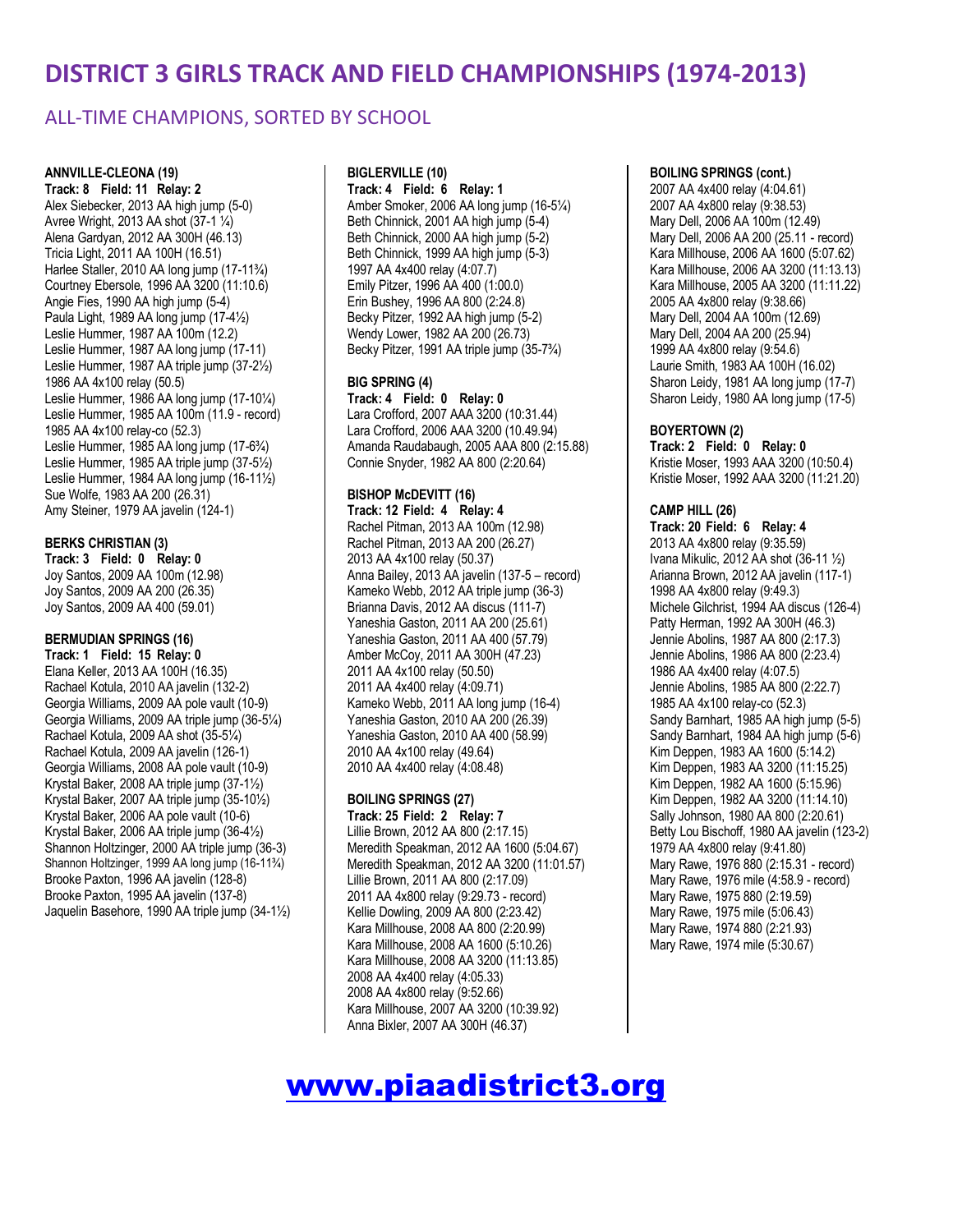### ALL-TIME CHAMPIONS, SORTED BY SCHOOL

#### **CARLISLE (40)**

**Track: 28 Field: 12 Relay: 12** Kathleen McPhillips, 2011 AAA pole vault (12-1) Rose Roesler, 2011 AAA long jump (18-1¾) Kathleen McPhillips, 2011 AAA triple jump (37-7¾) Ashley Corum, 2010 AAA long jump (17-10) Ashley Corum, 2010 AAA triple jump (40-0 ½) Ashley Corum, 2009 AAA triple jump (37-7¼) Ashley Corum, 2008 AAA triple jump (38-6) Kacey James, 2007 AAA javelin (138-2) Ashley Hodge, 2004 AAA 100m (12.23) Ashley Hodge, 2004 AAA 200 (25.53) Ashley Hodge, 2004 AAA 400 (55.40) Jennifer Mitchell, 1993 AAA 800 (2:16.8) Jennifer Mitchell, 1993 AAA 1600 (5:01.9) 1993 AAA 4x800 relay (9:32.7) Tasha Palmer, 1992 AAA 100H (14.6) Tasha Palmer, 1992 AAA triple jump (37-2¾) Nakia Williams, 1992 AAA 300H (45.5) Lisa Davis, 1990 AAA 800 (2:18.8) Lisa Davis, 1989 AAA 800 (2:17.3) Tessie Palmer, 1988 AAA high jump (5-6) Tessie Palmer, 1988 AAA triple jump (38-2) Tessie Palmer, 1987 AAA 100H (15.0) Tessie Palmer, 1987 AAA triple jump (38-2¾) Stefanie Caradine, 1986 AAA 200 (25.3) Stefanie Caradine, 1986 AAA 400 (57.7) 1986 AAA 4x100 relay (49.0) 1986 AAA 4x400 relay (4:01.5) Alison Smith, 1985 AAA 800 (2:19.5) 1985 AAA 4x400 relay (4:05.9) 1985 AAA 4x800 relay (9:39.6) Alison Smith, 1984 AAA 800 (2:16.6) 1984 AAA 4x800 relay (9:41.3) Karen Johnson, 1983 AAA 200 (25.91) 1983 AAA 4x100 relay (49.81) 1982 AAA 4x100 relay (49.76) 1982 AAA 4x400 relay (4:03.83) 1981 AAA 4x800 relay (9:39.82) Joann Zierdt, 1980 AAA 800 (2:16.84) 1980 AAA 4x800 relay (9:34.75) 1979 AAA 4x800 relay (9:38.28)

#### **CEDAR CLIFF (12)**

**Track: 10 Field: 2 Relay: 3** 2013 AAA 4x400 relay (3:56.99) Olivia Loy, 2010 AAA pole vault (11-3) 2006 AAA 4x100 relay (49.43) Kassie Meholick, 2005 AAA 3200 (11:05.79) 2005 AAA 4x100 relay (49.36) Christine Bare, 1999 AAA 3200 (11:20.3) Christy Hartman, 1995 AAA 3200 (11:23.8) Christy Hartman, 1994 AAA 3200 (11:28.7)

#### **CEDAR CLIFF (cont.)**

Vicki Stum, 1988 AAA 1600 (5:08.0) Vicki Stum, 1988 AAA 3200 (11:21.6) Kim Minnix, 1984 AAA javelin (129-1) 1976 880 relay (1:47.74)

#### **CEDAR CREST (7)**

**Track: 5 Field: 2 Relay: 1** Becky Eisenhauer, 2003 AAA shot (38-7¼) Alyssa Kilgore, 2001 AAA javelin (131-7) 2000 AAA 4x100 relay (49.79) Wendy Nelson, 1987 AAA 1600 (5:02.3) Wendy Nelson, 1987 AAA 3200 (11:10.4) Wendy Nelson, 1986 AAA 1600 (4:59.2) Wendy Nelson, 1986 AAA 3200 (11:16.5)

#### **CENTRAL CATHOLIC (3)**

**Track: 2 Field: 1 Relay: 0** Meghan Riley, 2010 AA triple jump (36-4¾) Caitlin Deeble, 1999 AA 3200 (11:35.2) Erin McNeil, 1994 AA 800 (2:23.6)

#### **CENTRAL DAUPHIN (9)**

**Track: 1 Field: 8 Relay: 0** Anna Muzio, 2008 AAA shot (40-7½) Sotonye Imadojemu, 2004 AAA TJ (37-5½) Jessyca Jackson, 2002 AAA pole vault (10-9) Mary Magness, 2002 AAA shot (38-10) Sara Shoaff, 2001 AAA 100m (12.29) Jennifer Harris, 2000 AAA long jump (17-7) Pat Millman, 1982 AAA javelin (146-7) Linda Millman, 1976 discus (121-2) Linda Millman, 1976 javelin (127-4)

#### **CENTRAL DAUPHIN EAST (35)**

**Track: 27 Field: 8 Relay: 6** Deme'shia Davis, 2012 AAA 100m (12.03) Deme'shia Davis, 2012 AAA 200 (24.26 - record) 2012 AAA 4x100 relay (47.58 - record) 2012 AAA 4x400 relay (3:56.95) Deme'shia Davis, 2011 AAA 200 (24.79) 2011 AAA 4x100 relay (48.23) Marissa McDonald, 2009 AAA 100m (12.63) 2009 AAA 4x100 relay (48.87) Marissa McDonald, 2009 AAA long jump (18-31⁄4) Marissa McDonald, 2008 AAA long jump (18-5½) Marissa McDonald, 2007 AAA long jump (17-11) Aaliyah Saunders, 2006 AAA 200 (25.69) Tiera Smith, 2005 AAA 200 (25.19) Tiera Smith, 2005 AAA 400 (57.71) 2005 AAA 4x400 relay (3:59.73) Hyleas Fountain, 2000 AAA 100m (12.02) Hyleas Fountain, 2000 AAA 200 (24.42) Hyleas Fountain, 2000 AAA 100H (13.87)

# www.piaadistrict3.org

#### **CENTRAL DAUPHIN EAST (cont.)**

Hyleas Fountain, 2000 AAA high jump (5-6) Hyleas Fountain, 1999 AAA 100m (12.0) Hyleas Fountain, 1999 AAA 200 (24.5) Hyleas Fountain, 1999 AAA high jump (5-5) Hyleas Fountain, 1998 AAA 100m (12.0) Hyleas Fountain, 1998 AAA high jump (5-8) Julia Fountain, 1997 AAA 100H (15.3) 1997 AAA 4x100 relay (49.0) Lynn Henry, 1983 AAA high jump (5-4) Kim Davis, 1983 AAA long jump (16-9) Angel Doyle, 1976 100y (10.97) Angel Doyle, 1976 220 (24.7) Angel Doyle, 1975 100y (11.0) Angel Doyle, 1975 220 (24.99) 1975 440 relay (50.41) Angel Doyle, 1974 100y (10.91 - record) Angel Doyle, 1974 220 (24.66 - record)

#### **CENTRAL YORK (8)**

**Track: 4 Field: 4 Relay: 0** Megan Lundy, 2012 AAA 400 (55.64) Brianna Fells, 2011 AAA 400 (59.02) Laura Phillips, 2003 AAA long jump (17-8) Laura Carroll, 1978 AAA 440 (56.34 - record) Laura Carroll, 1978 AAA long jump (18-3½) Laura Carroll, 1977 AAA 440 (57.22) Laura Carroll, 1977 AAA long jump (18-3¾) Laura Carroll, 1977 AAA triple jump (38-11)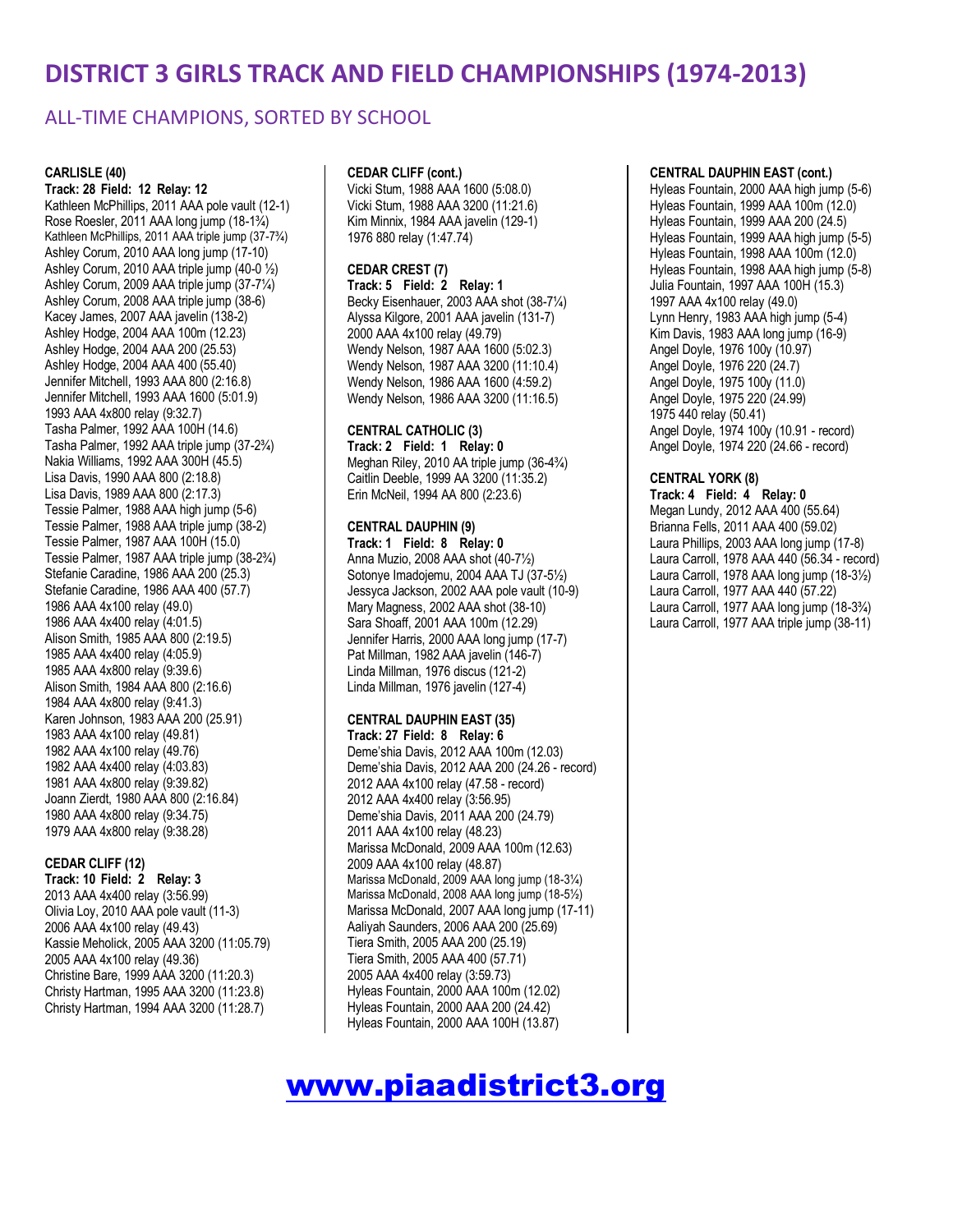### ALL-TIME CHAMPIONS, SORTED BY SCHOOL

### **CHAMBERSBURG (32)**

**Track: 17 Field: 15 Relay: 3** Marshay Ryan, 2013 AAA long jump (19-3 ¾ - record) Marshay Ryan, 2013 AAA triple jump (40-9 ¾ - record) Marshay Ryan, 2012 AAA long jump (18-9 ½) Marshay Ryan, 2012 AAA triple jump (39-8 ½) Jessica Whitmore, 2011 AAA 100m (12.23) Hope Rogers, 2011 AAA discus (123-8) Jessica Whitmore, 2010 AAA 100m (12.38) Jessica Whitmore, 2010 AAA 200 (25.38) Anyssa Barbour, 2008 AAA 100m (12.41) Anyssa Barbour, 2008 AAA 200 (25.60) Anyssa Barbour, 2007 AAA 100m (12.16) Anyssa Barbour, 2006 AAA 100m (12.12) Lorraine Hill, 2006 AAA javelin (140-6 -record) Sarah Morrison, 2005 AAA 1600 (5:05.60) Tunisia Lacy, 2001 AAA long jump (16-9½) Tunisia Lacy, 2001 AAA triple jump (36-6¼) Beth Armstrong, 2000 AAA 1600 (5:07.89) 1999 AAA 4x800 relay (9:31.0) Heather Robertson, 1998 AAA triple jump (35-8¾) Marvarine Campbell, 1997 AAA javelin (135-3) Angie Rideout, 1996 AAA triple jump (36-11½) Marvarine Campbell, 1995 AAA javelin (123-9) Angie Rideout, 1994 AAA high jump (5-4) Rachelle Pecovsky, 1993 AAA shot (39-1½) Becki Davis, 1992 AAA 400 (59.4) 1990 AAA 4x400 relay (4:00.8) Linda George, 1986 AAA long jump (17-11½) Sandy Bartle, 1982 AAA 300H (46.28) 1978 AAA mile relay (4:02.94 - record) Debbie Keyser, 1977 AAA 880 (2:20.79) Rosalie Nordquist, 1977 AAA mile (5:15.9) Angie Bell, 1977 AAA two-mile (11:25.65)

#### **COCALICO (7)**

**Track: 3 Field: 4 Relay: 0** Emily Stauffer, 2013 AAA shot (40-7 ½) Marianne Gockley, 1994 AA high jump (5-2) Jenny Snyder, 1991 AA shot (35-7) Vicki Boyer, 1990 AA 3200 (11:36.2) Vicki Boyer, 1989 AA 3200 (11:55.32) Vicki Boyer, 1988 AA 3200 (11:35.1) Dianne Ferrari, 1988 AA shot (42-1¼)

#### **COLUMBIA (2)**

**Track: 1 Field: 1 Relay: 0** Katie Skelley, 2005 AA 1600 (5:08.97) Abby Smith, 2004 AA javelin (130-4 - new record)

#### **CONESTOGA VALLEY (4)**

**Track: 3 Field: 1 Relay: 0** Kirsten Bass, 2012 AAA 100H (14.72) Lauren Mable, 2002 AAA 100m (12.25) Leahn Agnew, 1993 AAA high jump (5-3) Jane Cartabiano, 1975 80H (11.22)

#### **CONRAD WEISER (3)**

**Track: 1 Field: 2 Relay: 0** Davita Johnson, 2002 AAA javelin (129-11) Patti Kelber, 1983 AA 400 (58.91) Patti Kelber, 1982 AA 400 (58.96)

#### **CUMBERLAND VALLEY (19)**

**Track: 15 Field: 4 Relay: 6** Mady Clahane, 2013 AAA 3200 (10:55.87) Leigha Anderson, 2011 AAA 3200 (10:59.84) Abby Huber, 2007 AAA 800 (2:14.52) 2007 AAA 4x800 relay (9:33.65) 2006 AAA 4x800 relay (9:26.30) Kristen Jones, 2005 AAA 300H (45.05) 2005 AAA 4x800 relay (9:18.68 - record) Jen Gray, 2004 AAA 800 (2:15.95) Kristen Jones, 2004 AAA 300H (45.01) 2004 AAA 4x400 relay (4:01.74) 2004 AAA 4x800 relay (9:34.11) Nicole Erby, 2003 AAA 1600 (5:06.16) 2003 AAA 4x800 relay (9:31.21) Stacey Geyer, 1997 AAA high jump (5-4) Jen Schreckengaust, 1991 AAA 800 (2:20.1) Lotte Eschen, 1988 AAA 800 (2:18.7) Jenny Ziegelmeier, 1984 AAA discus (116-3) Lisa Batcheler, 1983 AAA shot (38-7) Lisa Batcheler, 1982 AAA shot (38-0½)

#### **DALLASTOWN (10)**

**Track: 4 Field: 6 Relay: 1** Margo Britton, 2011 AAA shot (42-4¼) Jamie Maloney, 2006 AAA 300H (15.30) Megan Sulewski, 1999 AAA 100H (14.6) Sarah Ryan, 1996 AAA long jump (18-3½) Julie Sweitzer, 1994 AAA 1600 (5:10.2) Jen Garman, 1993 AAA long jump (17-5½) Jen Garman, 1993 AAA javelin (137-6) Beth Borchelt, 1987 AAA high jump (5-7) 1984 AAA 4x400 relay (4:02.2) Tina Kotek, 1984 AAA long jump (17-7)

#### **DANIEL BOONE (2) Track: 1 Field: 1 Relay: 1** Steph Sievers, 2013 AAA javelin (131-3)

2008 AAA 4x100 relay (49.62)

### **DELONE CATHOLIC (14)**

**Track: 9 Field: 5 Relay: 1** Stormie Hibshman, 2011 AA javelin (129-4) Sierra Moore, 2010 AA 100m (13.06) Marian Robertson, 2010 AA 100H (15.78) Janice Erbe, 2010 AA 300H (46.06) Mariah Robertson, 2009 AA 100H (15.87) Janice Erbe, 2009 AA 300H (45.72) 2009 AA 4x100 relay (50.70) Mariah Robertson, 2009 AA long jump (17-1½) Arielle Placke, 2007 AA pole vault (10-9) Arielle Placke, 2007 AA long jump (16-5¾) Maggie Borden, 2003 AA 400 (57.56) Maggie Borden, 2002 AA 400 (57.38) Maggie Borden, 2001 AAA 400 (58.77) Sarah Gates, 1998 AA javelin (133-4)

#### **DONEGAL (17)**

**Track: 4 Field: 13 Relay: 1** Kelsey Buffenmyer, 2005 AA high jump (5-5) Kelsey Buffenmyer, 2005 AA long jump (18-1) Lisa Weeks, 2004 AA shot (37-1) Kelsey Buffenmyer, 2003 AA high jump (5-4) Steph Derr, 1992 AA javelin (128-4) Steph Derr, 1991 AA javelin (133-0) 1985 AA 4x400 relay (4:15.5) Amy Westerman, 1984 AA discus (128-3) Amy Westerman, 1984 AA javelin (141-9) Amy Westerman, 1983 AA discus (119-10) Amy Westerman, 1983 AA javelin (148-4 - record) Betsey Marley, 1982 AA 100m (12.50) Amy Westerman, 1982 AA javelin (127-11) Beth Gainer, 1981 AA 1600 (5:14.75) Beth Gainer, 1981 AA 3200 (11:35.45) Pamela Kolp, 1978 AA javelin (128-10) Pamela Kolp, 1977 AA javelin (116-1)

#### **DOVER (12)**

**Track: 10 Field: 2 Relay: 6** Laure Rowlands, 2010 AAA high jump (5-4) Wendy Hutchinson, 2008 AAA 800 (2:15.61) 2008 AAA 4x400 relay (3:56.85) Claudia Thomas, 1985 AAA 100H (14.9) 1985 AAA 4x100 relay (49.5) Kelly Bosserman, 1985 AAA long jump (17-3½) 1984 AAA 4x100 relay (49.6) Molly Jones, 1982 AAA 800 (2:18.0) Molly Jones, 1981 AA 800 (2:20.54) 1981 AA 4x400 relay (4:07.51) 1981 AA 4x800 relay (9:56.19) 1980 AA 4x800 relay (9:53.10)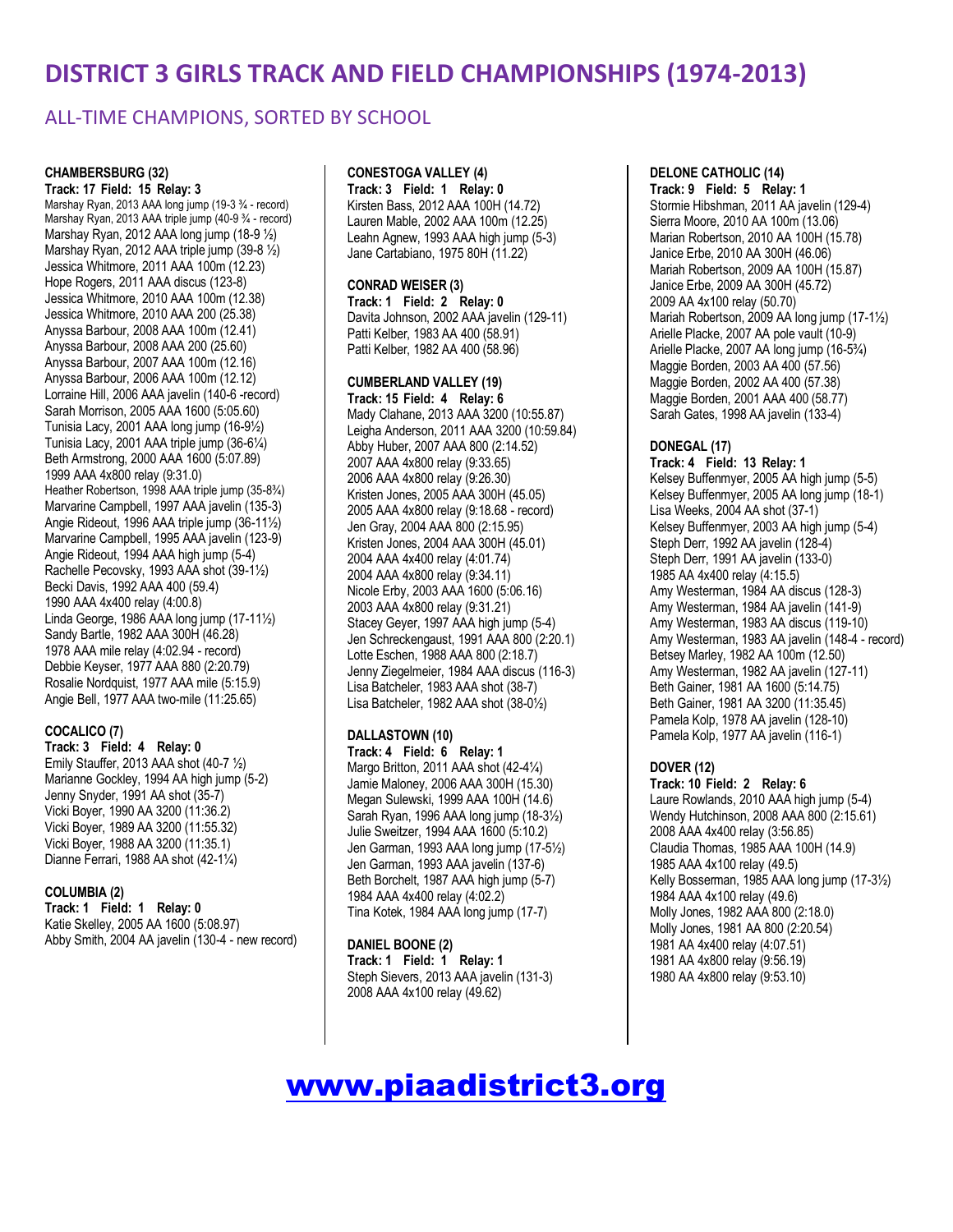### ALL-TIME CHAMPIONS, SORTED BY SCHOOL

#### **EASTERN YORK (20)**

**Track: 17 Field: 3 Relay: 2** Libby Haas, 2003 AAA high jump (5-4) Libby Haas, 2002 AAA high jump (5-4) Tracy Sollenberger, 1990 AA 1600 (5:14.7) 1990 AA 4x800 relay (9:45.5) Emily Grossnickle, 1990 AA discus (137-4) Tracy Sollenberger, 1989 AA 1600 (5:16.0) 1989 AA 4x800 relay (9:45.5) Tracy Sollenberger, 1988 AA 1600 (5:13.0) Carena Winters, 1987 AA 1600 (5:11.6) Carena Winters, 1987 AA 3200 (11:29.2) Carol Forry, 1985 AA 100H (15.2) Carol Forry, 1984 AA 100H (15.2) Donna McLain, 1980 AA 1600 (5:00.31 - record) Donna McLain, 1980 AA 3200 (10:59.00) Donna McLain, 1979 AA 1600 (5:01.61) Donna McLain, 1979 AA 1600 (11:00.73) Donna McLain, 1978 AA mile (5:03.04 - record) Donna McLain, 1978 AA 2-mile (11:15.05 - record) Donna McLain, 1977 AA mile (5:13.5) Donna McLain, 1977 AA two-mile (11:38.8)

#### **EAST JUNIATA (24)**

**Track: 0 Field: 24 Relay: 0** Jamie Nace, 2001 AA long jump (17-2) Heather Colyer, 1998 AA shot (47-10 - record) Heather Colyer, 1998 AA discus (158-6 - record) Heather Colyer, 1997 AA shot (46-10½) Heather Colyer, 1997 AA discus (158-0) Bobbie Conrad, 1997 AA javelin (123-1) Heather Colyer, 1996 AA shot (42-1) Heather Colyer, 1996 AA discus (151-0) Heather Colyer, 1995 AA shot (43-6) Heather Colyer, 1995 AA discus (139-8) Kim Sellers, 1993 AA shot (40-6¼) Kim Sellers, 1993 AA discus (127-9) Kim Sellers, 1992 AA shot (39-10½) Kim Sellers, 1992 AA discus (125-6) Beth Conrad, 1991 AA discus (119-7) Beth Conrad, 1990 AA javelin (127-9) Beth Conrad, 1989 AA javelin (130-10) Wanda Ferster, 1988 AA discus (152-8) Wanda Ferster, 1987 AA shot (40-9½) Wanda Ferster, 1987 AA discus (125-3) Wanda Ferster, 1987 AA javelin (141-0) Wanda Ferster, 1986 AA discus (119-9) Eileen Truitt, 1980 AA triple jump (35-8) Mandy Truitt, 1979 AA triple jump (36-3½)

#### **EAST PENNSBORO (8)**

**Track: 5 Field: 3 Relay: 2** Meghan Breski, 2009 AAA pole vault (12-0) Liz Brandler, 2004 AAA pole vault (10-6) Shelle Roush, 1991 AA 400 (1:00.3) Jody Shuler, 1989 AA shot (36-10) Theresa Kauffman, 1979 AA 800 (2:18.20) 1979 AA 4x400 relay (4:07.98) Theresa Kauffman, 1978 AA 880 (2:17.24 - record) 1978 AA mile relay (4:06.86 - record)

#### **ELCO (6)**

**Track: 6 Field: 0 Relay: 1** Kayleigh Perry, 2010 AAA 1600 (5:03.76) Kayleigh Perry, 2010 AAA 3200 (10:54.84) Laura Richenderfer, 1997 AA 100H (16.3) Lauren Chatwick, 1997 AA 300H (47.3) 1996 AA 4x800 relay (10:00.4) Jeannine Rebuck, 1991 AA 800 (2:23.0)

#### **ELIZABETHTOWN (4)**

**Track: 2 Field: 2 Relay: 0** Sarah Fairbanks, 2012 AAA shot (41-8 ½) Sarah Fairbanks, 2012 AAA discus (128-2) Audrey Bamford, 2011 AAA 100H (15.05) Shannon Daggett, 1994 AAA 100H (15.0)

#### **EPHRATA (9)**

**Track: 3 Field: 6 Relay: 0** Mary Witmer, 2013 AAA 300H (42.11 – record) Mary Witmer, 2012 AAA 300H (43.80) Anne Mielnik, 1996 AAA shot (41-5½) Anne Mielnik, 1996 AAA discus (134-0) Anne Mielnik, 1995 AAA shot (38-9) Anne Mielnik, 1995 AAA discus (127-7) Anne Mielnik, 1994 AAA shot (38-5½) Sheila Mellinger, 1979 AAA 100m (11.95) Judene Fahnestocck, 1977 AAA high jump (5-6)

#### **EXETER (2)**

**Track: 2 Field: 0 Relay: 1** Jane Strouse, 1977 AA 880 (2:18.93) 1977 AA mile relay (4:07.46)

#### **FAIRFIELD (4)**

**Track: 1 Field: 3 Relay: 0** Sarah Hunt, 2013 AA triple jump (36-3 ½) Sarah Hunt, 2012 AA long jump (16-10 ¼) Sarah Hunt, 2011 AA triple jump (35-3½) Angie Borne, 1999 AA 300H (46.0)

### **FLEETWOOD (8)**

### **Track: 0 Field: 8 Relay: 0**

Cyre Virgo, 2013 AAA high jump (5-7) Amanda Hottenstein, 2010 AAA shot (41-1½) Rachael Bryan, 2004 AA high jump (5-3) Brandy Snyder, 1996 AA long jump (17-1¾) Jill Henne, 1993 AA high jump (5-4) Susan Weidner, 1986 AA javelin (136-7) Susan Weidner, 1985 AA javelin (125-8) Tina Sheetz, 1983 AA long jump (16-4¼)

#### **GARDEN SPOT (24)**

**Track: 9 Field: 15 Relay: 0** Liz Martin, 2010 AAA 100H (15.32) Liz martin, 2010 AAA 300H (44.94) Angie Messner, 2009 AAA high jump (5-5) Kate Defenelmont, 2009 AAA discus (131-0) Kirsten Andrews, 2003 AAA pole vault (11-6) Angie Hummer, 2003 AAA discus (113-0) Kirsten Andrews, 2002 AAA long jump (17-4½) Eliese Mitchell, 1999 AAA shot (45-5 ½ - record) Eliese Mitchell, 1999 AAA discus (156-11 - record) Eliese Mitchell, 1998 AAA shot (44-7) Eliese Mitchell, 1997 AAA shot (42-8) Eliese Mitchell, 1997 AAA discus (136-10) Mindy Ashcroft, 1988 AAA 100H (15.1) Krista Kunkle, 1987 AAA javelin (124-1) Justine Spence, 1984 AAA 100H (15.4) Justine Spence, 1984 AAA 300H (44.8) Justine Spence, 1983 AAA 300H (45.33) Kathy Heinbach, 1980 AA 100H (14.86) Kerry Keipers, 1975 shot (40-9¾) Jeanne Parmer, 1975 high jump (5-1) Sue Shirk, 1975 long jump (18-2½) Kerry Keipers, 1974 AAA shot (38-10¼) Ann Rickert, 1974 440 (1:00.13) Jamie Palmer, 1974 80H (11.26)

#### **GETTYSBURG (2)**

**Track: 0 Field: 2 Relay: 0** Karen Bender, 1980 AAA long jump (17-7¼) Becky Lovett, 1976 long jump (17-9½)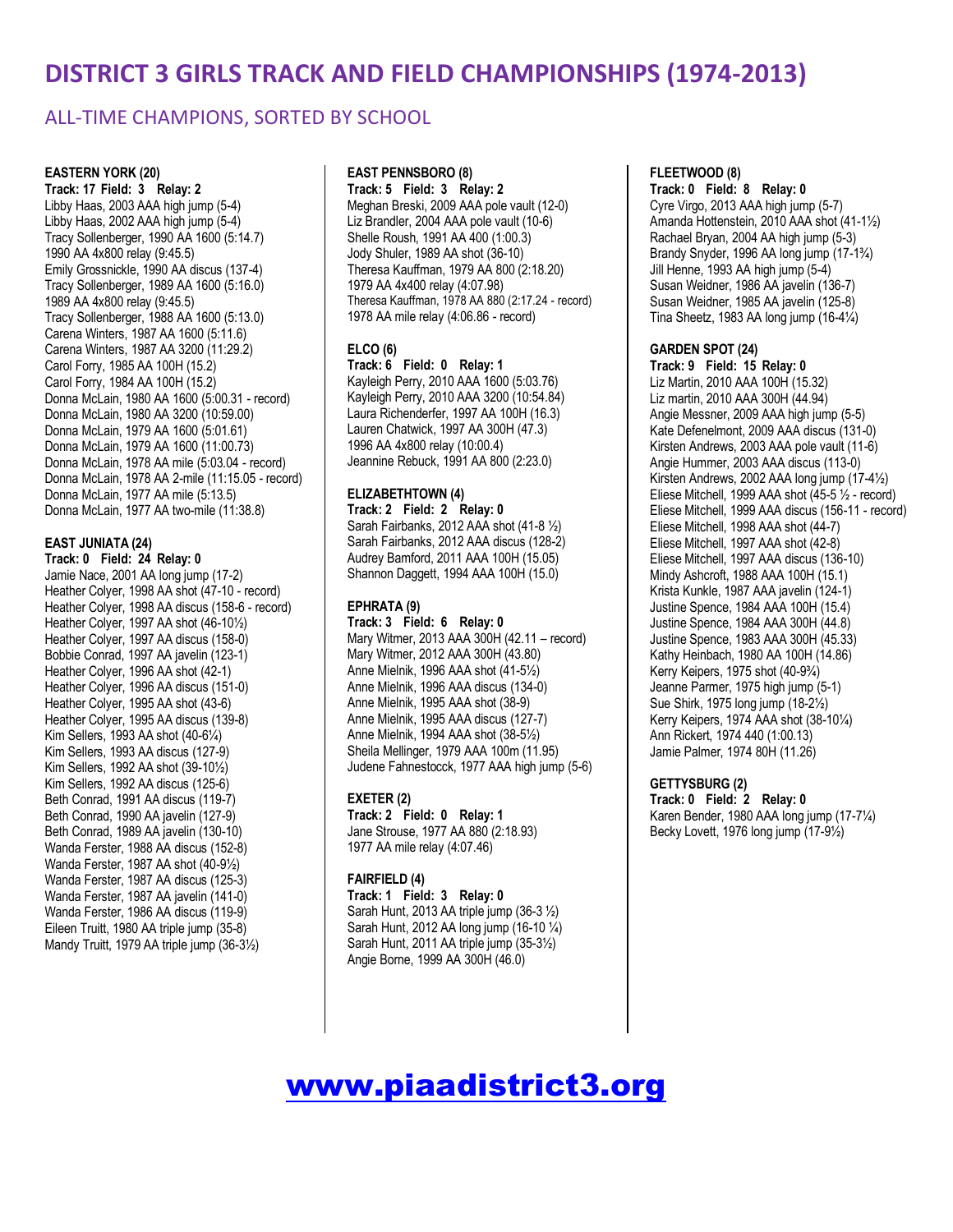### ALL-TIME CHAMPIONS, SORTED BY SCHOOL

**GOVERNOR MIFFLIN (24) Track: 15 Field: 9 Relay: 2** Casie Hain, 2012 AAA pole vault (11-6) Nicole Moore, 2006 AAA high jump (5-4) Nikki Stover, 2002 AAA 1600 (5:08.84) Ruth Chege, 1999 AAA 800 (2:16.9) Ruth Chege, 1999 AAA 1600 (5:11.2) Ruth Chege, 1998 AAA 1600 (5:10.5) Laurena White, 1996 AAA 100m (12.3) Laurena White, 1996 AAA 200 (25.4) 1996 AAA 4x100 relay (49.9) Laurena White, 1995 AAA 100m (11.7 - ties record) Laurena White, 1995 AAA 200 (25.4) Anne Stanislawczyk, 1995 AAA 300H (45.2) 1995 AAA 4x100 relay (49.6) Jenn Comtois, 1993 AAA 100H (14.7) Jenn Comtois, 1993 AAA 300H (44.8) Erin DeTurck, 1990 AAA high jump (5-3) Monica Leffler, 1989 AAA 3200 (11:33.22) Julie Holland, 1986 AAA 100m (12.2) Amy Carabello, 1986 AAA javelin (127-10) Veronica Carter, 1984 AAA shot (38-2) Natalie Carabello, 1981 AAA javelin (121-4) Laurie Reinoehl, 1979 AAA javelin (117-8) Lauren Keefer, 1975 discus (113-6) Lauren Keefer, 1974 discus (116-0¼)

#### **GREENCASTLE-ANTRIM (13)**

**Track: 6 Field: 7 Relay: 0** Katrina Wright, 2010 AAA discus (129-9) Alicia Thompson, 2001 AA shot (35-8) Becky Fitz, 1999 AA triple jump (36-5½) Kylene Helman, 1999 AA javelin (135-9) Kelli Straussner, 1988 AA high jump (5-6) Kelli Straussner, 1987 AA high jump (5-1) Tracey Bowers, 1986 AA 1600 (5:10.6) Tracey Bowers, 1986 AA 3200 (11:34.2) Kelli Straussner, 1986 AA high jump (5-5) Tracey Bowers, 1985 AA 1600 (5:13.0) Gena Korrell, 1984 AA 800 (2:17.0) Tracey Bowers, 1984 AA 1600 (5:07.9) Tracey Bowers, 1984 AA 3200 (11:05.4)

#### **GREENWOOD (19)**

**Track: 2 Field: 17 Relay: 1** Emily Fisher, 2013 AA discus (122-10) Emily Griswold, 2011 AA pole vault (10-6) Stacey Osmolenski, 2010 AA pole vault (10-9) 2009 AA 4x800 relay (9:46.79) Jessica Kratzer, 2005 AA discus (125-3) Jessica Kratzer, 2005 AA javelin (126-5) Jessica Kratzer, 2004 AA discus (136-8) Jessica Kratzer, 2003 AA javelin (117-3) Jessica Kratzer, 2002 AA shot (38-7) Jessica Kratzer, 2002 AA javelin (124-5 ) Jessica Kratzer, 2002 AA discus (119-5) Jody Kratzer, 2000 AA discus (120-1) Jody Kratzer, 1999 AA discus (130-2) Jen Brofee, 1995 AA high jump (5-3) Rhonda Witmer, 1994 AA TJ (40-3 ¾ - record) Rhonda Witmer, 1993 AA long jump (17-2) Rhonda Witmer, 1993 AA triple jump (37-0) Rhonda Witmer, 1992 AA triple jump (37-4) Steph Berger, 1982 AA 300H (46.02)

#### **HAMBURG (3)**

**Track: 3 Field: 0 Relay: 0** Karlie Heistand, 2011 AA 1600 (5:16.96) Adriene Beltz, 2004 AAA 1600 (5:01.13) Adriene Beltz, 2004 AAA 3200 (10:52.18)

### **HANOVER (5)**

**Track: 2 Field: 3 Relay: 0** Morgan Herrick, 2012 AA high jump (5-0) Leandra Golden, 2003 AA pole vault (11-0 – ties record) Leandra Golden, 2002 AA pole vault (10-3) Renee Kaylor, 2001 AA 800 (2:18.88) Missy Ming, 2001 AA 100H (15.42)

#### **HARRISBURG (65)**

**Track: 55 Field: 10 Relay: 18** Sierra Brabham-Lawrence, 2013 AAA 100H (15.00) 2010 AAA 4x400 relay (3:58.95) Alysha Cook, 2009 AAA 100H (14.28) Alysha Cook, 2009 AAA 300H (44.86) Nechole Hill-Perry, 2009 AAA javelin (133-8) Alysha Cook, 2008 AAA 400 (56.94) Alysha Cook, 2008 AAA 100H (15.07) Alysha Cook, 2008 AAA 300H (43.53) Tiera Smith, 2007 AAA 200 (25.23) Tiera Smith, 2007 AAA 400 (57.29) Lhayana Dallas, 2007 AAA 300H (44.75) 2007 AAA 4x100 relay (48.82) Lhayana Dallas, 2007 AAA high jump (5-4) Alysha Cook, 2006 AAA 400 (57.33) 2004 AAA 4x100 relay (49.37) Briana Flagg, 2004 AAA shot (43-3)

#### **HARRISBURG (cont.)**

Shanai Alexander, 2003 AAA triple jump (36-7½) Dominique Darden, 2002 AAA 200 (24.44) Dominique Darden, 2002 AAA 400 (56.48) Dominique Darden, 2002 AAA 100H (14.09 - record) Dominique Darden, 2001 AAA 200 (24.84) Dominique Darden, 2001 AAA 400 (55.38 - record) Dominique Darden, 2001 AAA 100H (14.63) 2001 AAA 4x400 relay (3:56.84) Dominique Darden, 2000 AAA 400 (56.02) Dominique Darden, 2000 AAA 300H (45.74) 2000 AAA 4x400 relay (3:57.42) Melanie Carter, 2000 AAA triple jump (39-5½) Dominique Darden, 1999 AAA 400 (56.6) 1999 AAA 4x100 relay (48.7) 1999 AAA 4x400 relay (4:01.6) Brianne Johnson, 1999 AAA jav (161-5 - record) Dominique Darden, 1999 AAA long jump (17-3¾) Melanie Carter, 1999 AAA triple jump (37-3¼) Tamika Scott, 1998 AAA 200 (24.4) Tamika Scott, 1998 AAA 400 (56.1) 1998 AAA 4x100 relay (47.81) 1998 AAA 4x400 relay (3:57.8) Brianne Johnson, 1998 AAA javelin (145-10) Leslie Miller, 1997 AAA 100m (12.5) Tamika Scott, 1997 AAA 200 (26.0) Leslie Miller, 1997 AAA 400 (57.5) 1996 AAA 4x400 relay (4:05.5) 1995 AAA 4x400 relay (4:03.2) Nzinga Poteat, 1994 AAA 400 (55.4) Sheree Butts, 1991 AAA 100H (14.2 - wind-aided) Sheree Butts, 1991 AAA 300H (44.8) Sheree Butts, 1990 AAA 100H (14.5) Sheree Butts, 1990 AAA 300H (44.8) Sheree Butts, 1989 AAA 100H (15.5) Christine Hayden, 1989 AAA long jump (18-5) 1987 AAA 4x100 relay (50.2) Lisa Kennedy, 1982 AAA 400 (58.14) 1980 AAA 4x100 relay (48.90) 1980 AAA 4x400 relay (3:55.11 - record) Blondie Jackson, 1978 AAA 100y (10.99) Blondie Jackson, 1978 AAA 220 (25.05) Patti Pierce, 1978 AAA 110yH (14.97 - record) 1978 AAA 440-yard relay (47.92 - record) Blondie Jackson, 1977 AAA 100y (10.93) Blondie Jackson, 1977 AAA 220 (24.94) 1977 AAA 440-yard relay (48.2) Veda Rankin, 1976 440 (56.8) 1976 440 relay (48.6 - record) 1975 880 relay (1:46.74 - record)

### **HARRISBURG CHRISTIAN (1)**

**Track: 1 Field: 0 Relay: 0** Nicole Leonzo, 2012 AA 400 (58.59)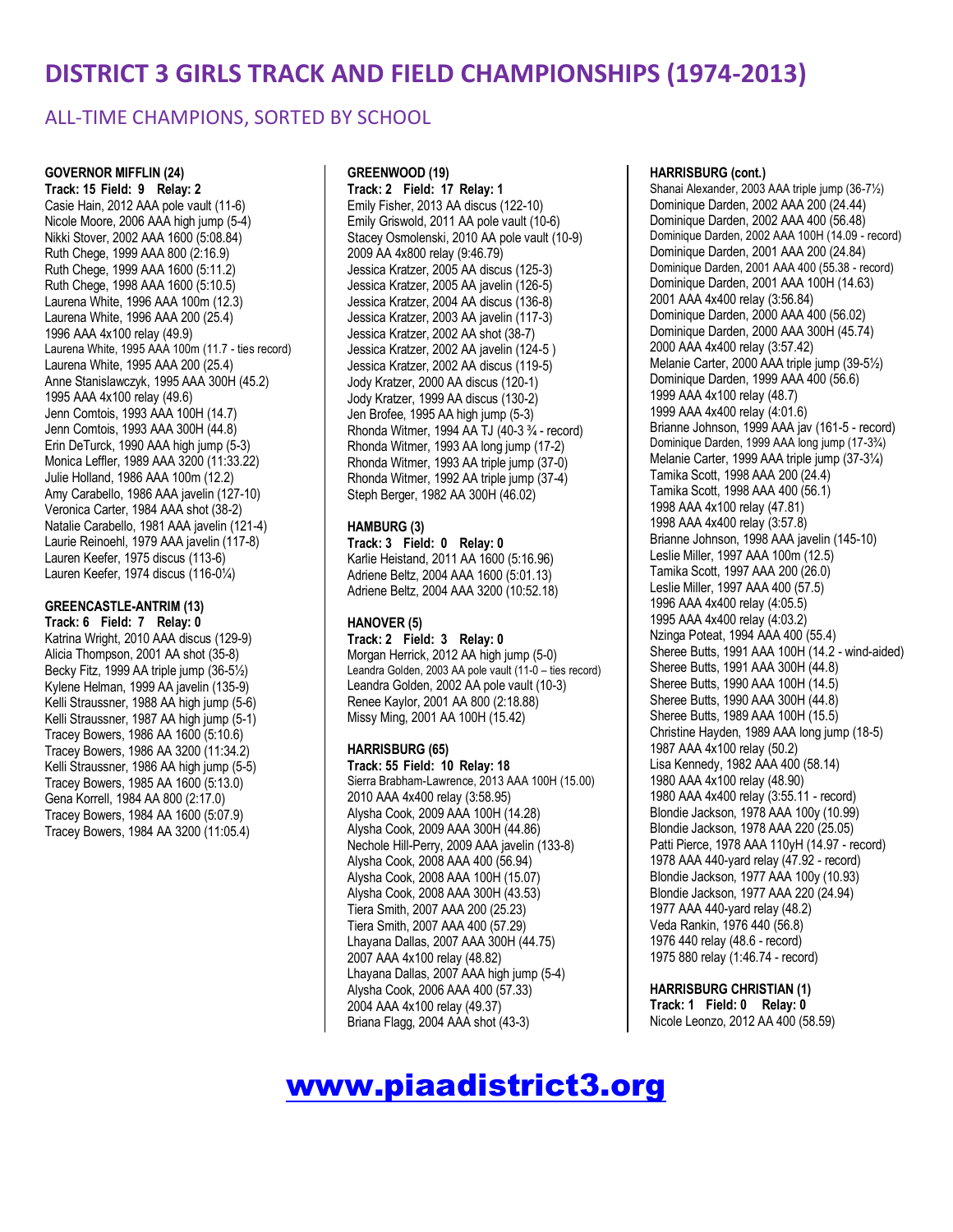### ALL-TIME CHAMPIONS, SORTED BY SCHOOL

#### **HEMPFIELD (29)**

**Track: 14 Field: 15 Relay: 7** Chrissy Rickert, 2012 AAA javelin (128-4) Angela Rothmiller, 2009 AAA 200 (25.91) Korinne Piper, 2009 AAA 800 (2:16.53) Jessica Porter, 2004 AAA discus (128-11) Megan Ryan, 2003 AAA 100H (14.72) Megan Ryan, 2003 AAA 300H (44.57) 2001 AAA 4x100 relay (49.60) Shadana Patterson, 1994 AAA long jump (17-9¾) Tammi Stewart, 1993 AAA 100m (12.2) An'Dionne Smith, 1993 AAA discus (114-10) Tammi Stewart, 1991 AAA 400 (57.2) Jodi Heistand, 1989 AAA high jump (5-2) Jodi Heistand, 1989 AAA long jump (17-2¾) Jodi Heistand, 1989 AAA triple jump (37-3½) 1987 AAA 4x800 relay (9:38.7) 1986 AAA 4x800 relay (9:39.0) Sara May, 1985 AAA javelin (119-4) Marilyn Senz, 1980 AAA shot (43-10) Marilyn Senz, 1980 AAA discus (130-10) Marilyn Senz, 1980 AAA javelin (150-0) Marilyn Senz, 1979 AAA shot (42-5) Marilyn Senz, 1979 AAA discus (124-5) Meryl Schmidt, 1978 AAA mile (5:13.53) Marilyn Senz, 1978 AAA javelin (143-5) 1977 AAA mile relay (4:04.67) Carol Miller, 1977 AAA javelin (127-1) 1976 880 medley relay (1:50.44 - record) 1975 880 medley relay (1:52.98) 1974 880 medley relay (1:51.6)

#### **HERSHEY (12)**

**Track: 7 Field: 5 Relay: 0** Libby Nolan, 2013 AAA 800 (2:12.52 – record) Angie Saterstad, 2003 AAA 3200 (10:43.72) Angie Saterstad, 2002 AAA 3200 (10:56.2) Jenn Williams, 1998 AAA discus (136-2) Jessica Totaro, 1995 AAA 800 (2:17.7) Jessica Totaro, 1995 AAA 1600 (5:13.0) Sherri Eyer, 1987 AA 300H (46.5) Kathy Krall, 1985 AAA shot (38-1¾) Nikki Hendricks, 1982 AA 100H (15.24) Nikki Hendricks, 1982 AA high jump (5-5) Beth Naylor, 1982 AA long jump (17-2¾) Beth Naylor, 1982 AA triple jump (37-2)

#### **HOLY NAME (9)**

**Track: 8 Field: 1 Relay: 0** Rachel Casciano, 2010 AA 800 (2:23.71) Rachel Casciano, 2010 AA 1600 (5:21.67) Rachel Casciano, 2010 AA 3200 (11:36.69) Hillary Monger, 2008 AA 100H (16.01) Hillary Monger, 2008 AA 300H (45.59) Hillary Monger, 2007 AA 100H (15.21) Kelly McElroy, 2005 AA 800 (2:18/50) Kelly McElroy, 2004 AA 800 (2:20.89) Nicole Ayala, 2004 AA long jump (16-10½)

#### **JAMES BUCHANAN (4)**

**Track: 2 Field: 2 Relay: 1** 2004 AA 4x800 relay (9:50.18) Jessica Snyder, 2004 AA pole vault (9-0) Catherine Lewis, 2002 AA 800 (2:21.89) Kayla Miller, 2001 AA pole vault (9-0)

#### **KENNARD-DALE (2)**

**Track: 0 Field: 2 Relay: 0** Jennifer Taylor, 1989 AA triple jump (37-11) Catherine Heistand, 1979 AA discus (115-3)

#### **KUTZTOWN (18)**

**Track: 16 Field: 2 Relay: 1** Emily Miller, 2009 AA 1600 (5:26.74) 2009 AA 4x400 relay (4:10.70) Cody Bauman, 2005 AA pole vault (9-6) Laura Mohler, 2004 AA 1600 (5:09.50) Laura Mohler, 2004 AA 3200 (11:21.22) Sheri Calhoun, 1999 AA 100m (12.2) Sheri Calhoun, 1999 AA 200 (25.3) Sheri Calhoun, 1999 AA 400 (55.39 - record) Sheri Calhoun, 1998 AA 100m (12.1) Sheri Calhoun, 1998 AA 200 (25.3) Sheri Calhoun, 1998 AA 400 (56.8) Sheri Calhoun, 1997 AA 100m (12.9) Sheri Calhoun, 1997 AA 200 (25.9) Sheri Calhoun, 1997 AA 400 (57.2) Sheri Calhoun, 1996 AA 100m (12.6) Sheri Calhoun, 1996 AA 200 (25.7) Sheri Calhoun, 1996 AA 300H (45.8) Andrea Borst, 1978 AA discus (104-0)

#### **LAMPETER-STRASBURG (13)**

**Track: 8 Field: 5 Relay: 3** Jenna Witmer, 2008 AAA discus (133-7) Jenna Witmer, 2006 AAA discus (132-2) Erin Armstrong, 1993 AA 100H (15.36) Amy Kopf, 1990 AA 800 (2:18.7) Amy Kopf, 1989 AA 800 (2:20.0) 1983 AA 4x100 relay (50.57) Bess Simmons, 1983 AA shot (38-6) Carol High, 1981 AA 100m (12.25) Carol High, 1981 AA 200 (26.73) 1981 AA 4x100 relay (50.14) 1979 AA 4x100 relay (50.30) Sarah Gantz, 1979 AA long jump (16-5¼) Mary Hoover, 1977 AA discus (105-3)

#### **LANCASTER CATHOLIC (16)**

**Track: 11 Field: 5 Relay: 5** 2000 AA 4x800 relay (10:01.27) Beth Loretz, 1998 AA high jump (5-3) Beth Loretz, 1997 AA high jump (5-3) Beth Loretz, 1996 AAA high jump (5-5) Heather Boyd, 1991 AAA shot (118-6) Laura O'Donnell, 1989 AAA 1600 (5:18.6) Laura O'Donnell, 1988 AA 800 (2:18.5) 1988 AA 4x800 relay (9:46.7) Sue Graney, 1987 AA 100H (16.1) 1987 AA 4x400 relay (4:05.6) 1987 AA 4x800 relay (9:59.4) Amy Conti, 1986 AAA high jump (5-5) Christine O'Donnell, 1985 AAA 1600 (5:12.7) Christine O'Donnell, 1985 AAA 3200 (11:21.7) Christine O'Donnell, 1984 AAA 3200 (11:17.3) 1983 AAA 4x800 relay (9:28.02)

#### **LANCASTER MENNONITE (4)**

**Track: 4 Field: 0 Relay: 0** Lindsey Kreider, 2012 AA 100m (12.69) Lindsey Kreider, 2012 AA 200 (26.09) Lindsey Shertzer, 2007 AA 1600 (5:08.18) Lindsey Shertzer, 2006 AAA 1600 (5:04.57)

#### **LEBANON (3)**

**Track: 3 Field: 0 Relay: 0** Jessica Lentz, 1998 AAA 800 (2:17.0) Jessica Lentz, 1997 AAA 800 (2:18.7) Jessica Lentz, 1996 AAA 800 (2:18.1)

**LITITZ CHRISTIAN (1) Track: 1 Field: 0 Relay: 0** Rachel Jordan, 2011 AA 100m (12.94)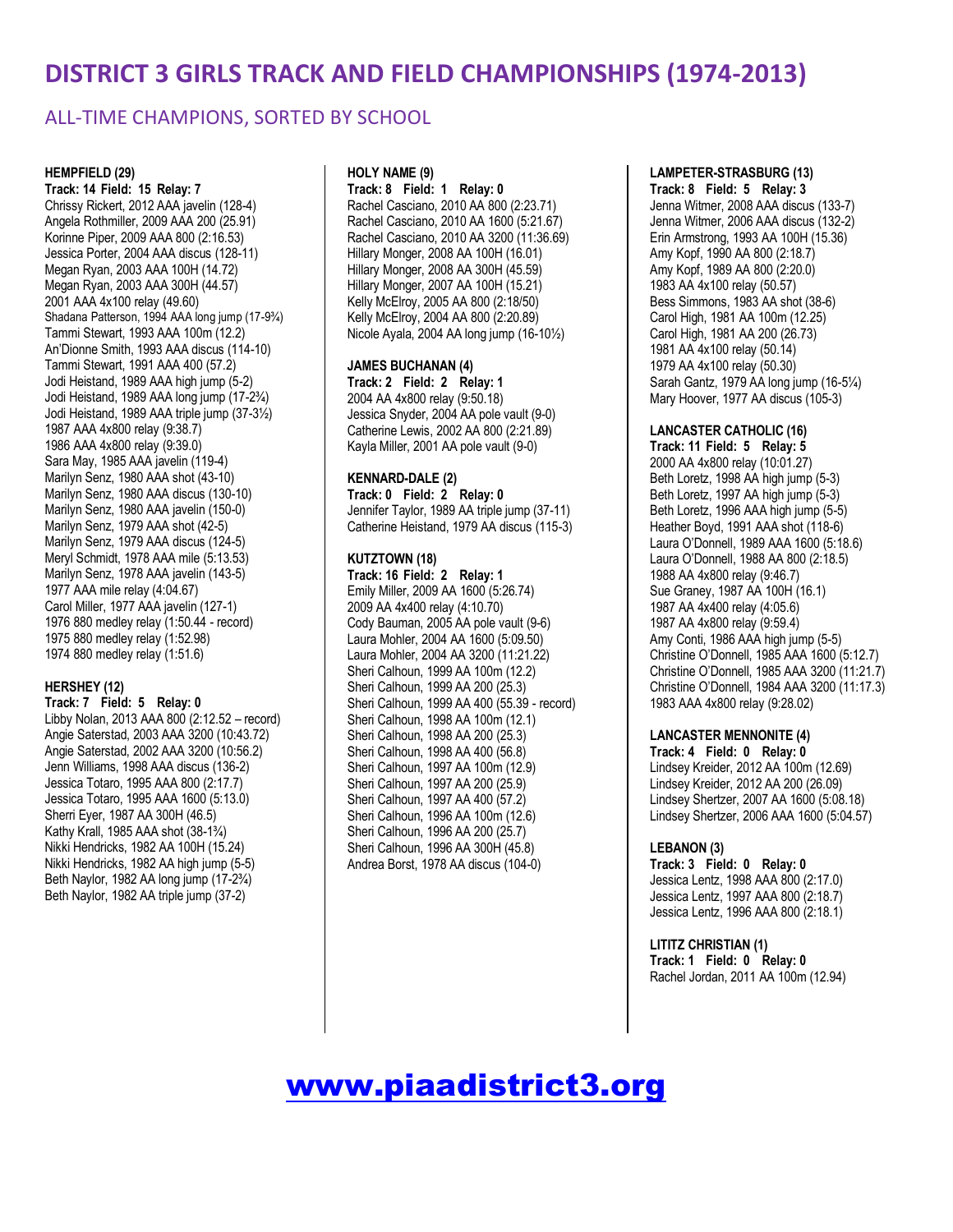### ALL-TIME CHAMPIONS, SORTED BY SCHOOL

#### **LITTLESTOWN (5)**

**Track: 3 Field: 2 Relay: 1** Alyssa Reichart, 2010 AA high jump (5-2) Allie Logue, 2007 AA shot (38-1½) Rachael Moxley, 2004 AA 400 (57.97) Tracey Glass, 1992 AA 100H (15.4) 1983 AA 4x400 relay (4:08.03)

#### **LOWER DAUPHIN (9)**

**Track: 8 Field: 1 Relay: 0** Jenna Flickinger, 2012 AAA 3200 (11:05.75) Allison Brown, 2002 AAA 300H (44.87) Chris Quimby, 1991 AAA 3200 (11:12.01) Amy Broadwater, 1991 AAA triple jump (36-11½) Chris Quimby, 1990 AAA 3200 (11:18.7) Michelle Mattson, 1984 AAA 1600 (5:09.0) Michelle Mattson, 1983 AAA 800 (2:17.7) Michelle Mattson, 1982 AAA 1600 (5:10.50) Judy Cassel, 1979 AAA 800 (2:17.33)

#### **MANHEIM CENTRAL (9)**

**Track: 5 Field: 4 Relay: 4** Joan Ginder, 1992 AAA 800 (2:20.5) 1988 AAA 4x400 relay (3:59.7) 1988 AAA 4x800 relay (9:31.3) 1982 AA 4x800 relay (9:47.55) Diane Jones, 1981 AA triple jump (36-2½) Beverly Paine, 1980 AAA triple jump (38-2) Cheryl Yohn, 1978 AAA discus (113-1) 1977 AAA 880 medley relay (1:49.98) Pat Nauman, 1977 AAA discus (118-0)

#### **MANHEIM TWP. (18)**

**Track: 14 Field: 4 Relay: 5** 2002 AAA 4x800 relay (9:25.49) 2001 AAA 4x800 relay (9:33.48) Tracie Saunders, 2001 AAA PV (10-6) 2000 AAA 4x800 relay (9:36.39) Brooke Gilliford, 1998 AAA 100H (14.5) Kathianne Sellers, 1992 AAA high jump (5-8¾) Kathianne Sellers, 1991 AAA high jump (5-4) Lori Land, 1990 AAA 1600 (5:13.8) Liz Giering, 1985 AAA 100m (12.0) Liz Giering, 1985 AAA 200 (25.6) Liz Giering, 1985 AAA 400 (57.7) Liz Giering, 1984 AAA 100m (12.4) Liz Giering, 1984 AAA 200 (25.5) Liz Giering, 1983 AAA 100m (12.34) Janet Quigley, 1983 AAA discus (116-4) Liz Giering, 1982 AAA 200 (25.21) 1974 440 relay (50.85) 1974 800 relay (1:46.80)

#### **McCASKEY, J.P. (31)**

**Track: 20 Field: 11 Relay: 10** Ciara Pagan, 2007 AAA triple jump (38-0) Felicia Daniels, 2004 AAA 100H (15.27) Jamie Beam, 2000 AAA discus (128-2) 1994 AAA 4x100 relay (50.3) Jennifer Ladson, 1993 AAA 200 (24.7) Jennifer Ladson, 1993 AAA 400 (56.55) 1993 AAA 4x400 relay (3:59.6) Jennifer Ladson, 1993 AAA triple jump (37-6¼) Rhasheda Bailey, 1992 AAA 200 (24.7) 1992 AAA 4x100 relay (48.5) 1992 AAA 4x400 relay (4:01.9) Adrena Carter, 1992 AAA shot (37-1) Adrena Carter, 1992 AAA discus (116-6) Adrena Carter, 1991 AAA shot (38-9¾) Jill Cypress, 1990 AAA triple jump (39-5) Roxanne Morton, 1989 AAA 200 (25.8) Brooke Walls, 1989 AAA 300H (44.4) 1989 AAA 4x100 relay (48.6) 1989 AAA 4x400 relay (3:58.1) 1989 AAA 4x800 relay (9:28.9) Roxanne Morton, 1988 AAA 100m (12.1) Roxanne Morton, 1988 AAA 200 (25.3) 1988 AAA 4x100 relay (48.7) Beth Brown, 1987 AAA 800 (2:22.2) Linda Butts, 1987 AAA shot (41-6) Linda Butts, 1986 AAA shot (41-3½) Karen Cotton, 1981 AAA 400 (57.96) 1981 AAA 4x400 relay (4:00.02) Niecy Houston, 1981 AAA shot (41-3) Niecy Houston, 1981 AAA discus (133-10) 1979 AAA 4x400 relay (3:58.15)

#### **MECHANICSBURG (9)**

**Track: 5 Field: 4 Relay: 0** Brittany George , 2010 AAA javelin (134-6) Erin Flick, 2008 AAA high jump (5-5) Allison Cassey, 1983 AAA javelin (127-2) Lois Brommer, 1981 AAA 800 (2:17.84) Lois Brommer, 1981 AAA 1600 (4:53.98) Lois Brommer, 1981 AAA 3200 (10:22.33 - record) Lois Brommer, 1980 AAA 1600 (5:02.98) Priscilla Chamberlain, 1976 AAA shot (40-1) Laurie Smith, 1975 440 (59.82)

#### **MIDDLETOWN (9)**

**Track: 4 Field: 5 Relay: 0** Aubree Ray, 2011 AA shot (40-3) Aubree Ray, 2011 AA discus (139-3) Aubree Ray, 2010 AA shot (39-8) Aubree Ray, 2010 AA discus (128-2) Aubree Ray, 2009 AA discus (131-7) Clara Roy, 1983 AAA 400 (57.49) Melissa Stewart, 1983 AAA 1600 (4:57.83) Melissa Stewart, 1983 AAA 3200 (10:56.95) Michelle Holton, 1980 AA 400 (58.21)

#### **MILLERSBURG (5)**

**Track: 1 Field: 4 Relay: 0** Kayla Kelley, 2013 AA 300H (47.45) Jordan Barkus, 2007 AA javelin (127-8) Carrie Gilmore, 2006 AA high jump (5-2) Tonia Matter, 1992 AA long jump (17-2¾) Tonia Matter, 1991 AA long jump (17-5¼)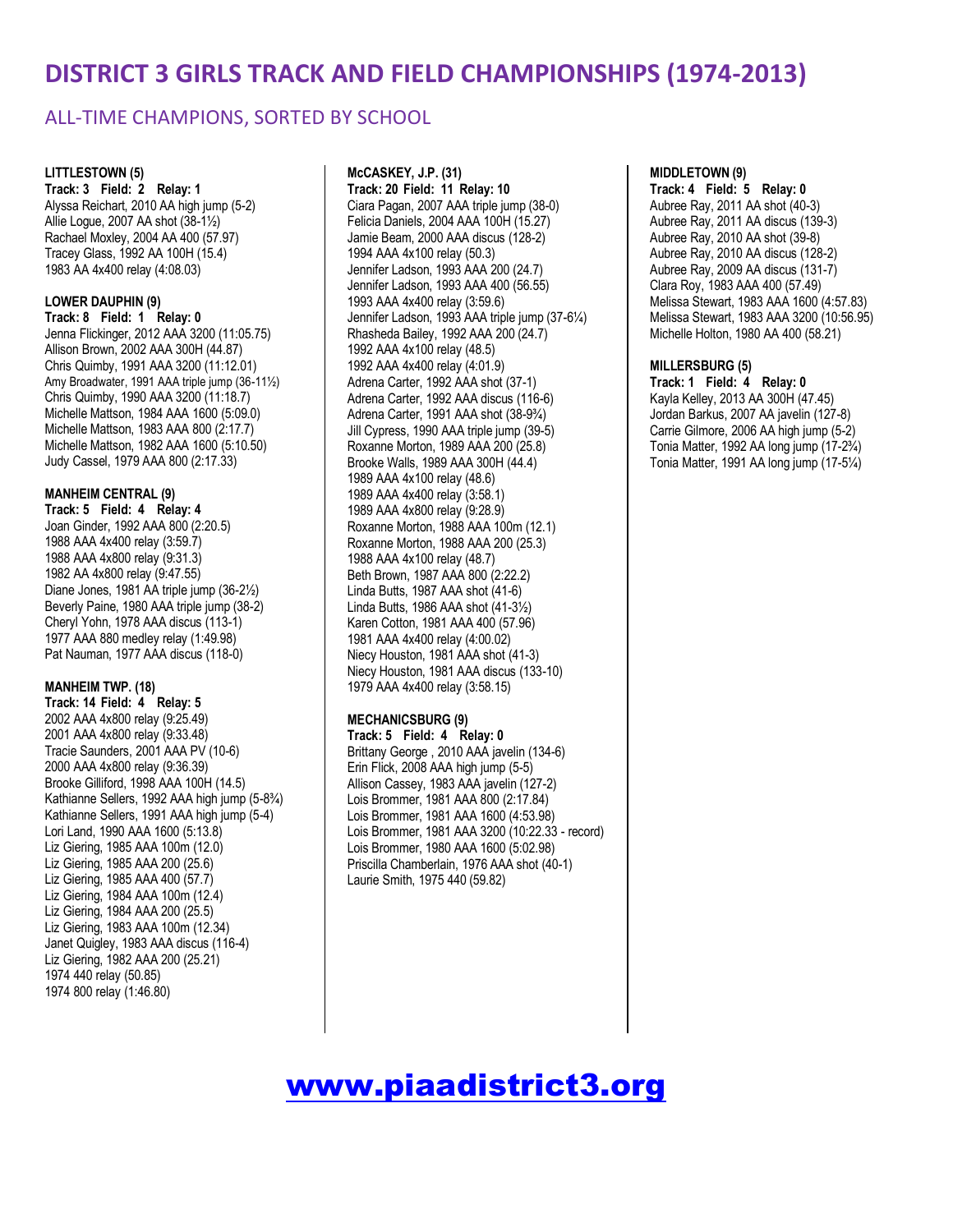### ALL-TIME CHAMPIONS, SORTED BY SCHOOL

**MILTON HERSHEY (106) Track: 86 Field: 20 Relay: 37** Ahmenah Richardson, 2012 AAA high jump (5-4) 2011 AAA 4x400 relay (3:56.97) Ahmenah Richardson, 2011 AAA high jump (5-4) 2010 AAA 4x100 relay (49.10) Brittne' Perkins, 2008 AA 100m (12.75) 2008 AA 4x100 relay (49.07 - record) Anna-Christine Scull, 2007 AA 800 (2:18.02) Abigail Johnson, 2006 AA 400 (56.35) Anna-Christine Scull, 2006 AA 800 (2:17.73) Crystal Polite, 2006 AA 100H (14.90) Crystal Polite, 2006 AA 300H (45.52) 2006 AA 4x100 relay (49.93) 2006 4x400 relay (4:01.60) Jackqualain Williams, 2006 AA shot (39-6) Abigail Johnson, 2005 AA 200 (25.03) Abigail Johnson, 2005 AA 400 (56.84) Crystal Polite, 2005 AA 100H (15.13) Ruth Brown, 2005 AA 300H (45.54) 2005 AA 4x400 relay (4:02.88) Phyllis Benjamin, 2005 AA triple jump (35-3½) Jackqulain Williams, 2005 AA shot (37-9) Crystal Polite, 2004 AA 100H (15.56) 2004 AA 4x100 relay (50.78) Kandance Ferguson, 2003 AA 100m (12.55) Kandance Ferguson, 2003 AA 200 (25.12) 2003 AA 4x100 relay (49.55) 2003 AA 4x400 relay (4:03.86) Ashley Mondie, 2003 AA long jump (17-1½) Ashley Mondie, 2003 AA triple jump (37-1½) Crystal Griffin, 2003 AA shot (38-2¼) Nana Forson, 2003 AA discus (110-9) Judith Agyepong, 2002 AA 100m (12.50) Kandance Ferguson, 2002 AA 200 (25.39) 2002 AA 4x100 relay (49.87) 2002 AA 4x400 relay (4:06.36) Ashley Mondie, 2002 AA long jump (17-1½) Ashley Mondie, 2002 AA triple jump (36-5½) Judith Agyepong, 2001 AA 100m (12.80) Judith Agyepong, 2001 AA 200 (26.38) Fonati Ward, 2001 AA 300H (46.33) 2001 AA 4x100 relay (49.30) 2001 AA 4x400 relay (4:05.77) Ashley Byrd, 2001 AA triple jump (36-1¼) Korto Dunbar, 2000 AA 100m (12.53) Korto Dunbar, 2000 AA 100H (14.68 - record) Aisha Granville, 2000 AA 300H (47.03) 2000 AA 4x100 relay (49.55) 2000 AA 4x400 relay (4:05.89) Crystal Griffin, 2000 AA shot (38-10¼) Ashley Byrd, 2000 AA long jump (16-11¼) Korto Dunbar, 1999 AA 100H (15.0) 1999 AA 4x100 relay (49.1)

#### **MILTON HERSHEY (cont.)**

1999 AA 4x400 relay (4:02.54) 1998 AA 4x100 relay (49.15) 1998 AA 4x400 relay (4:06.4) 1997 AA 4x100 relay (50.2) 1996 AA 4x100 relay (50.4) Maimedee George, 1995 AA 100H (14.8) Maimedee George, 1995 AA 300H (45.1) 1995 AA 4x400 relay (4:06.5) Aishia Stroop, 1994 AA 400 (58.0) Amy Debor, 1994 AA 1600 (5:12.4) Amy Debor, 1994 AA 3200 (11:25.5) 1994 AA 4x400 relay (4:04.9) 1994 AA 4x800 relay (9:44.5) Aishia Stroop, 1993 AA 400 (58.48) Amy Debor, 1993 AA 1600 (5:17.90) Amy Debor, 1993 AA 3200 (11:27.4) 1993 AA 4x400 relay (4:10.1) 1993 AA 4x800 relay (9:57.0) Jennifer Sloane, 1992 AA 200 (26.1) Aishia Stroop, 1992 AA 400 (59.7) Amy Debor, 1992 AA 1600 (5:12.9) Amy Debor, 1992 A 3200 (11:21.6) 1992 AA 4x100 relay (50.6) 1992 AA 4x400 relay (4:06.8) Jennifer Sloane, 1991 AA 100m (12.5) Celeta Carter, 1991 AA 200 (25.2) Amy Debor, 1991 AA 3200 (11:21.6) Celeta Carter, 1991 AA 100H (14.2) 1991 AA 4x100 relay (49.5) 1991 AA 4x400 relay (4:05.1) 1991 AA 4x800 relay (9:52.4) Alisa Freeman, 1990 AA 100m (13.2) Celeta Carter, 1990 AA 200 (26.1) Celeta Carter, 1990 AA 100H (14.9) Jessica Corrado, 1990 AA 300H (46.3) 1990 AA 4x100 relay (50.4) 1990 AA 4x400 relay (4:04.7) Phillipa Ashby, 1989 AA 100m (12.6) Phillipa Ashby, 1989 AA 200 (25.7) 1989 AA 4x100 relay (49.7) 1989 AA 4x400 relay (4:03.6) Megan Hardy, 1989 AA shot (39-3¼) Jessica Corrado, 1988 AA 100H (15.2) Jessica Corrado, 1988 AA 300H (46.0) Kim Brassfield, 1988 AA triple jump (37-10½) Phillipa Ashby, 1987 AA 200 (25.7) 1987 AA 4x100 relay (50.6) Joanne Troischt, 1985 AA 3200 (11:25.2) 1985 AA 4x800 relay (9:50.3) Lisa Shockley, 1985 AA shot (38-11¾) Lisa Shockley, 1985 AA discus (123-3) Lisa Shockley, 1984 AA shot (38-11¾)

#### **MILTON HERSHEY (cont.)**

Elizabeth Gilliam, 1983 AA triple jump (35-3¼) Dawn Williams, 1981 AA shot (36-5½)

#### **MUHLENBERG (6)**

**Track: 4 Field: 2 Relay: 0** Katie Fisher, 2001 AAA shot (37-7) Lorie Aikens, 1995 AAA 100H (14.9) Ann Everson, 1982 AAA discus (123-6) Cindy Fabian, 1979 AAA 1600 (5:08.39) Cindy Fabian, 1979 AAA 3200 (10:52.36) Eileen Hornberger, 1978 2-mile (11:20.51 - record)

#### **NEW OXFORD (7)**

**Track: 4 Field: 3 Relay: 0** Jordan Jenkins, 2009 AAA 1600 (5:02.33) Jordan Jenkins, 2009 AAA 3200 (10.47.23) Tiffany Rosewag, 2006 AAA long jump (17-5) Dawn Richardson, 1986 AA 100H (16.2) Dawn Richardson, 1986 AA 300H (47.0) Kelly Myers, 1983 AA high jump (5-1) Kelly Myers, 1981 AA high jump (5-4)

#### **NORTHERN LEBANON (7)**

**Track: 7 Field: 0 Relay: 1** Stacy Stoner, 1997 AA 800 (2:25.38) Stacy Stoner, 1997 AA 1600 (5:20.1) Stacy Stoner, 1997 AA 3200 (11:22.4) Stacy Stoner, 1995 AA 800 (2:24.6) Stacy Stoner, 1995 AA 1600 (5:21.0) Stacy Stoner, 1995 AA 3200 (10:59.2) 1986 AA 4x800 relay (10:02.8)

#### **NORTHERN YORK (8)**

**Track: 3 Field: 5 Relay: 1** Kennedy Shank, 2013 AAA pole vault (12-0) 2009 AAA 4x400 relay (4:00.58) Rachel Wong, 2006 AAA 800 (2:17.50) Amy Backel, 2005 AAA pole vault (11-0) Amy Backel, 2005 AAA shot (42-3) Amy Backel, 2004 AAA high jump (5-4) Alison Maurer, 2001 AAA discus (121-7) Melissa Jacoby, 1983 AA 800 (2:25.0)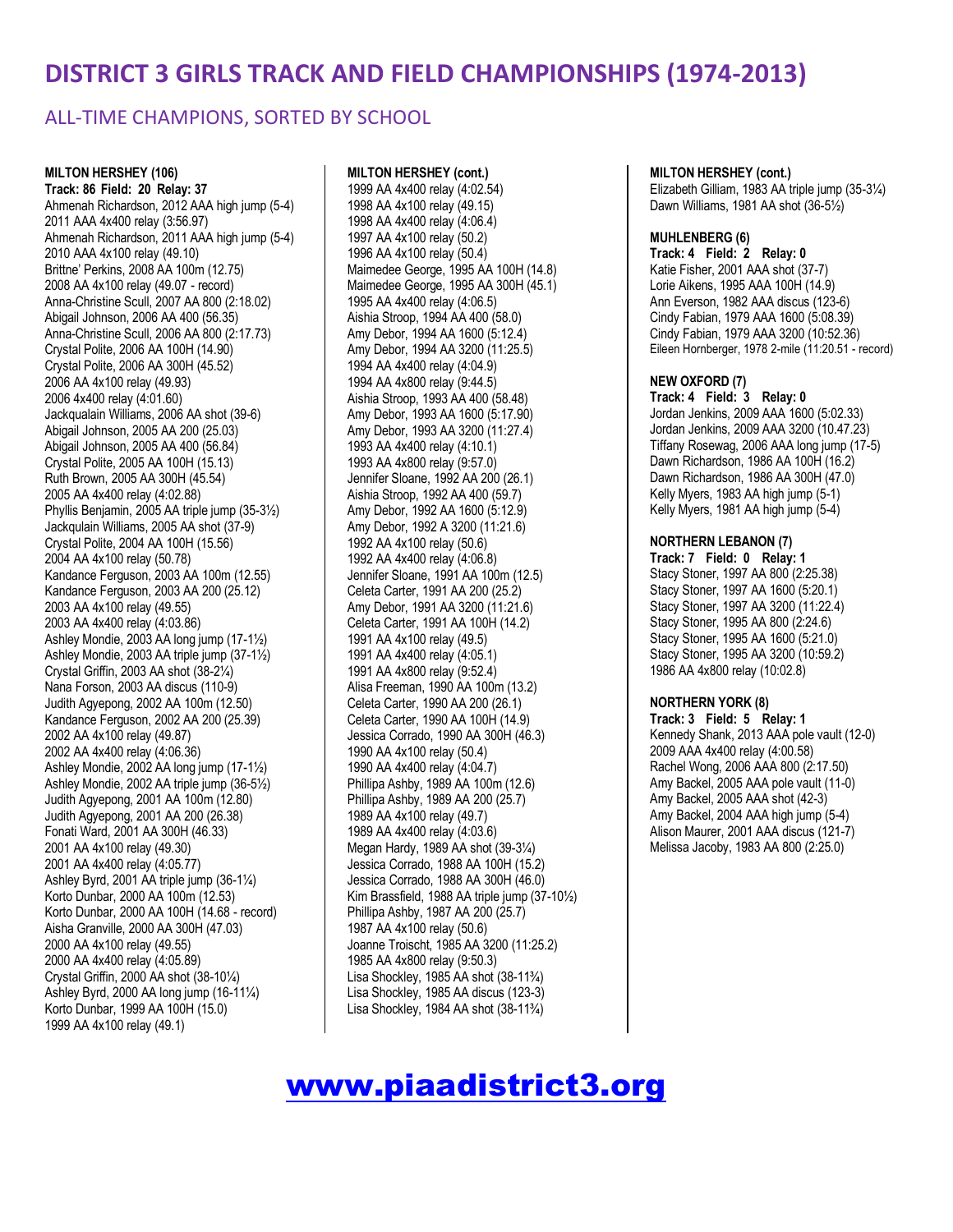### ALL-TIME CHAMPIONS, SORTED BY SCHOOL

#### **OLEY VALLEY (12)**

**Track: 6 Field: 6 Relay: 2** 1995 AA 4x800 relay (9:51.9) Michele Palmertree, 1992 AA 800 (2:21.1) 1992 AA 4x800 relay (9:54.4) Michele Palmertree, 1991 AA 1600 (5:13.7) Debbie Stump, 1990 AA shot (42-0¾) Diana Imhof, 1990 AA long jump (16-11¾) Debbie Stump, 1989 AA discus (130-10) Jenny Russell, 1985 AA 300H (47.6) Lynn Horch, 1984 AA triple jump (36-2) Lynn Horch, 1983 AA 100m (12.60) Jerriann Howe, 1978 AA shot (39-11) Jerriann Howe, 1977 AA shot (39-1)

#### **PALMYRA (18)**

**Track: 6 Field: 12 Relay: 1** 2013 AAA 4x800 relay (9:13.65) 2012 AAA 4x800 relay (9:25.17) Stefani Day, 2011 AAA 300H (44.81) Jill Keefer, 2005 AAA high jump (5-4) Meghan Briggs, 2005 AAA javelin (140-0) Meghan Briggs, 2004 AAA javelin (136-8) Jessica Uhrich, 2002 AA high jump (5-1) Jennie Shelton, 1996 AAA 300H (45.3) Karrie Shelton, 1994 AA long jump (17-7) Theresa Rhoads, 1992 AAA javelin (118-3) Heather Reifsnyder, 1991 AAA javelin (132-3) Sue Shay, 1988 AAA shot (42-1½) Amy McLaughlin, 1987 AAA discus (123-3) Sue Shay, 1986 AA shot (37-6½) Jenny Maclary, 1985 AA 400 (58.5) Lori Shifflett, 1982 AAA high jump (5-5) Lori Shifflett, 1981 AAA high jump (5-61/4) Kathy Warlow, 1980 AAA 3200 (10:58.55)

#### **PENN MANOR (19)**

**Track: 15 Field: 4 Relay: 5** Greta Lindsley, 2013 AAA 1600 (4:56.41) Greta Lindsley, 2012 AAA 800 (2:15.78) Greta Lindsley, 2012 AAA 1600 (4:57.14) 2011 AAA 4x800 relay (9:24.71) Jocelyn WItmer, 2008 AAA pole vault (12-3 - record) Jocelyn WItmer, 2007 AAA pole vault (11-7) Alyssa Girvin, 2007 AAA discus (136-1) 1998 AAA 4x800 relay (9:39.2) 1997 AAA 4x800 relay (9:41.3) Kim Schlemmer, 1990 AAA 400 (57.9) Kim Schlemmer, 1989 AAA 400 (57.7) Kim Schlemmer, 1988 AAA 400 (58.5) Lisa Bervinchak, 1984 AAA triple jump (35-8½) 1982 AAA 4x800 relay (9:38.05) Amy Martin, 1980 AAA 100H (14.39) Deb Garland, 1979 AAA 100H (14.58)

#### **PENN MANOR (cont.)**

1979 AAA 4x100 relay (49.84) Laurie Colby, 1978 AAA 880 (2:21.07) Deb Garland, 1977 AAA 110yH (no time)

#### **READING (31)**

**Track: 22 Field: 9 Relay: 3** Jazmin Hunt, 2007 AAA 100H (14.82) Danielle Laws, 2007 AAA shot (39-10¼) Jazmin Hunt, 2005 AAA 100H (14.53) Jessica Forrest, 2003 AAA 200 (25.60) Jessica Forrest, 2003 AAA 400 (57.59) Felicia Martin, 2001 AAA 300H (45.70) Chris Robertson, 1992 AAA 100m (11.7) Chris Robertson, 1992 AAA long jump (17-9¼) Chris Robertson, 1991 AAA 100m (11.7 - ties record) Chris Robertson, 1991 AAA 200 (24.4) 1991 AAA 4x100 relay (49.9) Chris Robertson, 1991 AAA long jump (18-3¼) Chris Robertson, 1990 AAA 100m (12.2) Chris Robertson, 1990 AAA 200 (25.2) 1990 AAA 4x100 relay (49.9) Chris Robertson, 1989 AAA 100m (12.5) Karen Gooch, 1986 AAA 100H (15.0) Karen Gooch, 1986 AAA triple jump (37-10¾) Karen Gooch, 1985 AAA triple jump (37-1¾) Angela Johnson, 1983 AAA 100H (15.61) Rose Gilmore, 1982 AAA 100m (12.06) Rose Gilmore, 1981 AAA 100m (12.04) Rose Gilmore, 1981 AAA 200 (25.71) Leslie Robinson, 1981 AAA 100H (14.30) 1981 AAA 4x100 relay (48.99) Debra Mosley, 1981 AAA long jump (18-11/4) Rose Gilmore, 1980 AAA 100m (12.31) Rose Gilmore, 1980 AAA 200 (25.33) Lucretia Price, 1979 AAA long jump (17-8¼) Lucretia Price, 1979 AAA triple jump (37-5¾) Lucretia Price, 1978 AAA triple jump (38-1)

#### **RED LAND (10)**

**Track: 3 Field: 7 Relay: 1** Lindsay Bumbernick, 2006 AAA TJ (36-8¼) Kristina Kline, 2005 AAA triple jump (36-8) Kristina Kline, 2004 AAA long jump (17-5¼) Janet Beasley, 1994 AAA 100m (12.4) Janet Beasley, 1994 AAA 200 (25.2) 1993 AAA 4x100 relay (49.5) Janet Thomas, 1983 AAA triple jump (37-10) Janet Thomas, 1982 AAA triple jump (37-5) Sandee Thompkins, 1978 AAA shot (42-2¼) Sandee Thompkins, 1977 AAA shot (41-81/4)

#### **RED LION (18)**

**Track: 7 Field: 11 Relay: 2** Ruth Loyer, 2001 AAA 800 (2:16.27) Ruth Loyer, 2001 AAA 1600 (5:03.11) Ruth Loyer, 2000 AAA 800 (2:15.33) Jen Thompson, 1997 AAA long jump (17-1¼) Jen Thompson, 1997 AAA triple jump (37-5¼) Jen Thompson, 1995 AAA long jump (18-1¼) Jen Thompson, 1995 AAA triple jump (39-0¼) Heather Moul, 1994 AAA 800 (2:15.2) 1994 AAA 4x800 relay (9:29.9) Jen Thompson, 1994 AAA triple jump (36-1½) Nan Strawbridge, 1990 AAA shot (40-7½) Nan Strawbridge, 1990 AAA discus (127-5) Nan Strawbridge, 1990 AAA javelin (126-2) Nan Strawbridge, 1989 AAA shot (40-11¾) Nan Strawbridge, 1989 AAA discus (131-3) Penny Erisman, 1986 AAA discus (118-7) Elisa Strickler, 1984 AAA 400 (58.7) 1983 AAA 4x400 relay (4:06.92)

#### **SCHUYLKILL VALLEY (17)**

**Track: 11 Field: 6 Relay: 0** Michaela Williams, 2011 AA high jump (5-2) Devan Coon, 2008 AA 200 (25.52) Devan Coon, 2008 AA 400 (57.13) Nikki Lykens, 2008 AA discus (116-11) Alli Pucul, 2008 AA javelin (123-10) Devan Coon, 2007 AA 200 (24.71) Devan Coon, 2007 AA 400 (56.54) Nikki Lykens, 2007 AA discus (111-0) Alli Pucul, 2006 AA javelin (121-1) Devan Coon, 2005 AA 100m (12.18) Heather Patch, 2003 AA 100H (15.05) Laura Pucul, 2003 AA 300H (45.92) Heather Patch, 2002 AA 100H (14.52) Liz Staus, 2000 AA 200 (26.06) Liz Staus, 2000 AA 400 (59.90) Jill Jablonski, 1998 AA 300H (47.1) Sharon Schultz, 1979 AA shot (37-9)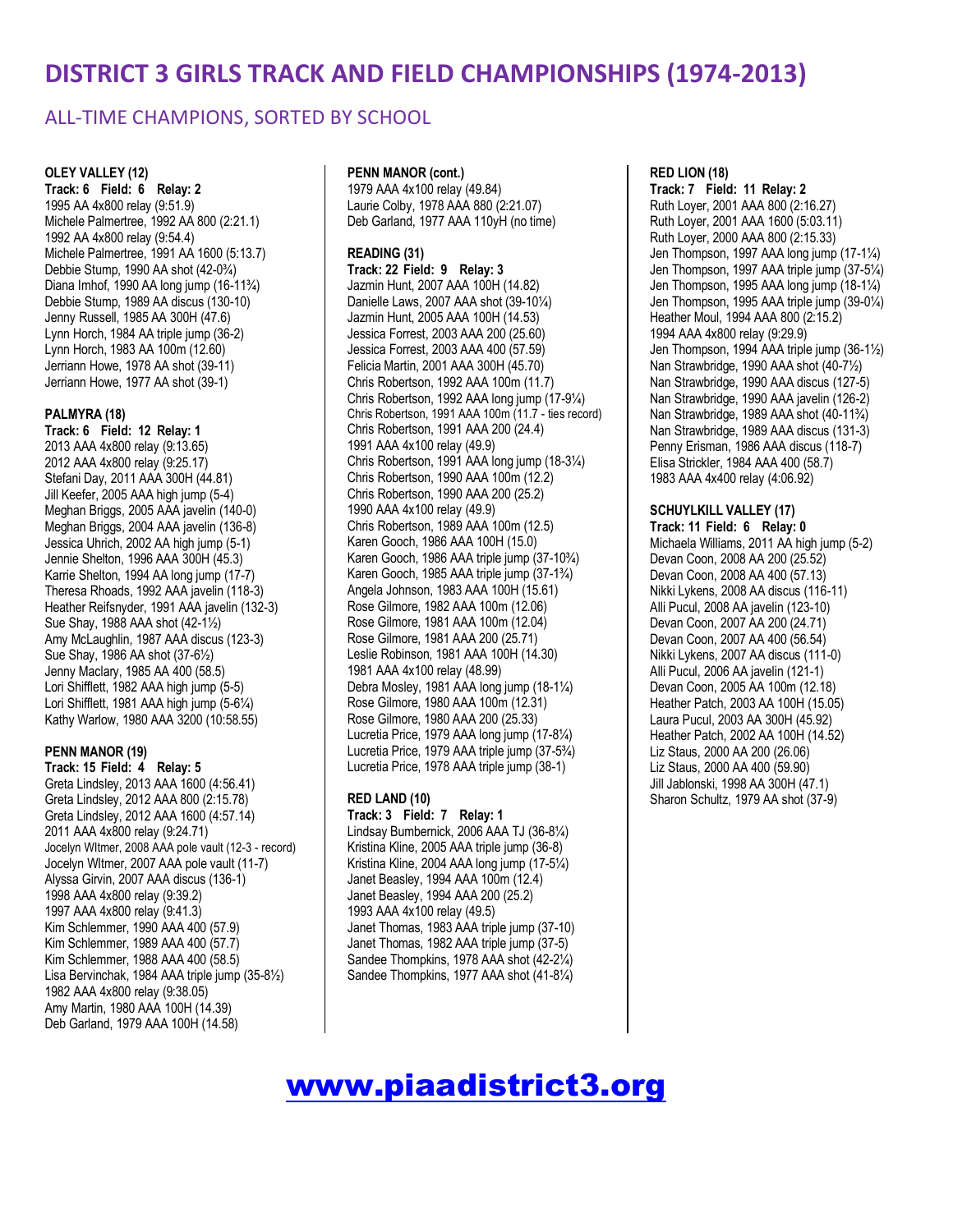### ALL-TIME CHAMPIONS, SORTED BY SCHOOL

#### **SCOTLAND (23)**

**Track: 20 Field: 3 Relay: 7** Whitney Boyer, 2009 AA high jump (5-1) Jamilah Fossie, 1998 AA 100H (15.4) Nicole Mangum, 1994 AA 100H (14.9) Nicole Mangum, 1994 AA 300H (46.1) 1994 AA 4x100 relay (49.6) Shawna Dixon, 1993 AA 300H (45.87) 1993 AA 4x100 relay (50.63) Keisha Goode, 1988 AA 100m (12.6) Ramona Colbert, 1988 AA long jump (17-4) Danella Washington, 1984 AA 100m (12.5) 1984 AA 4x100 relay (50.5) Maria Vangel, 1983 AA 300H (46.72) 1982 AA 4x400 relay (4:10.00) Enita Everett, 1980 AA 100m (12.64) Enita Everett, 1980 AA 200 (26.39) 1980 AA 4x100 relay (50.08) Cassandra Jackson, 1980 AA shot (36-1½) Ramona Lattany, 1979 AA 200 (25.85) Ramona Lattany, 1979 AA 400 (57.48) 1978 AA 440 relay (50.60) Ramona Lattany, 1977 AA 220 (26.8) Ramona Lattany, 1977 AA 440 (58.09 - record) 1977 AA 880 medley relay (1:52.23)

#### **SHIPPENSBURG (6)**

**Track: 6 Field: 0 Relay: 0** Reynah Spence, 2011 AAA 1600 (5:02.64) Neely Spence, 2008 AAA 1600 (4:50.23 - record) Neely Spence, 2008 AAA 3200 (10:46.58) Neely Spence, 2007 AAA 1600 (4:57.38) Leanne Kling, 1989 AA 100H (15.2) Leanne Kling, 1989 AA 300H (44.5 - record)

#### **SOLANCO (22)**

**Track: 18 Field: 4 Relay: 5** Erin Peiffer, 1998 AAA 3200 (11:21.1) Leah Peiffer, 1997 AAA 1600 (5:20.0) Leah Peiffer, 1997 AAA 3200 (11:19.6) Monica Anderson, 1997 AA 300H (45.7) Leah Peiffer, 1996 AAA 1600 (5:11.3) Leah Peiffer, 1996 AAA 3200 (11:10.4) Monica Anderson, 1996 AAA 100H (15.6) 1996 AAA 4x800 relay (9:38.9) Kim Murray, 1996 AAA javelin (126-2) Lori Houck, 1995 AAA 400 (59.3) 1995 AAA 4x800 relay (9:46.0) Karrie Mitchell, 1994 AAA javelin (137-7) Jen Lefever, 1992 AAA 1600 (5:12.6) 1992 AAA 4x800 (9:42.2) Brenda Pennell, 1991 AAA 1600 (5:13.3) 1991 AAA 4x400 relay (4:04.7) 1991 AAA 4x800 relay (9:33.4)

#### **SOLANCO (cont.)**

1990 AAA 4x800 relay (9:38.4) Missy Payne, 1987 AAA long jump (17-6) Barb Wert, 1981 AA 100H (15.31) Vivian Murray, 1979 AAA 200 (25.05) Janice Guyll, 1974 long jump (17-4¾)

#### **SOUTH WESTERN (13)**

**Track: 9 Field: 4 Relay: 4** Lynne Mooradian, 2013 AAA 100m (12.50) 2013 AAA 4x100 relay (48.54) 2007 AAA 4x400 relay (3:59.93) 2006 AAA 4x400 relay (4:00.46) Noreen Seymore, 2006 AAA shot (40-2½) Catie Hare, 2005 AAA 100m (12.26) Catie Hare, 2003 AAA 100m (12.47) 2003 AAA 4x100 relay (49.49) 2002 AAA 4x100 relay (50.42) Sarah Price, 2000 AAA pole vault (9-6) Sarah Price, 1999 AAA pole vault (10-0) Jamie Luby, 1995 AAA high jump (5-3) Cricket Shaffer, 1985 AAA 300H (47.1)

#### **SPRING GROVE (8)**

**Track: 6 Field: 2 Relay: 1** Emily Ural, 1996 AAA 400 (57.4) Robin Adams, 1989 AAA javelin (124-2) Braquel Hoff, 1988 AAA 300H (44.8) Stacy Gramm, 1988 AAA discus (123-2) Braquel Hoff, 1987 AAA 300H (45.4) 1987 AAA 4x400 relay (4:03.3) Braquel Hoff, 1986 AAA 300H (45.1) Lori Miller, 1980 AAA 400 (57.68)

#### **SUSQUEHANNA TWP. (17)**

**Track: 12 Field: 5 Relay: 3** Karlise Cureton, 2006 AAA 100H (14.65) Caitlyn Green, 2005 AAA discus (125-3) Nicole James, 2002 AAA discus (125-3) Lauren Pringle, 2001 AAA high jump (5-4) Kara Felty, 1996 AA 1600 (5:22.9) 1995 AA 4x100 relay (51.1) Raquel Beverly, 1988 AA 400 (57.7) Raquel Beverly, 1987 AA 400 (57.0) Tracy Green, 1985 AA 200 (26.4) Tracy Green, 1984 AA 200 (26.5) Shellouise Grant, 1981 AA 400 (59.1) 1980 AA 4x400 relay (4:06.56) Steve Ann Nork, 1979 AA 100H (15.08) Shellouise Grant, 1978 AA 440 (58.36) 1977 AA 440 relay (50.55 - record) Steve Ann Nork, 1977 AA triple jump (36-2½) Pat Daley, 1974 high jump (5-3)

#### **SUSQUEHANNOCK (3)**

**Track: 1 Field: 2 Relay: 0** Ashley Mentlik, 2002 AAA triple jump (37-3¼) Vicki Erdman, 1988 AAA javelin (132-6) Shelly Harris, 1986 AAA 800 (2:18.6)

#### **SUSQUENITA (4)**

**Track: 1 Field: 3 Relay: 1** 2006 AA 4x800 relay (9:54.92) Steph Harrison, 2006 AA discus (137-4) Sarah Shatto, 2000 AA pole vault (9-6) Sarah Shatto, 1999 AA pole vault (9-9)

#### **TRINITY (23)**

**Track: 14 Field: 9 Relay: 6** Shannon Quinn, 2013 AA 400 (57.00) Shannon Quinn, 2013 AA 800 (2:14.73 – record) 2013 AA 4x400 relay (4:00.3 – record) Madison Depner, 2013 AA pole vault (11-6 - record) Anna Kuntz, 2012 AA 100H (15.50) 2012 AA 4x100 relay (49.73) 2012 AA 4x400 relay (4:02.03) 2012 AA 4x800 relay (9:37.99) Madison Depner, 2012 AA pole vault (11-0) Erin Guty, 2008 AA long jump (17-5) Shannon Crane, 2008 AA shot (37-5¾) Erin Guty, 2007 AA 100m (12.45) 2007 AA 4x100 relay (50.31) Nichole Campbell, 1998 AA long jump (16-11½) Nichole Campbell, 1998 AA triple jump (37-3½) 1997 AA 4x800 relay (10:00.0) Nichole Campbell, 1997 AA triple jump (36-0¾) Monica Carnahan, 1991 AA high jump (5-4) Danielle Sciano, 1984 AA 400 (58.5) 1984 AA 4x400 relay (4:05.5) Leslie Nicotera, 1981 AA javelin (120-9) Bernie Kowalczyk, 1978 AA 220 (25.98 - record) Bernie Kowalczyk, 1977 AA 100y (11.6 - record)

#### **TULPEHOCKEN (13)**

**Track: 1 Field: 12 Relay: 0** Devyn Emerich, 2008 AA high jump (5-2) Devyn Emerich, 2007 AA high jump (5-2) Roxanne Kopenhaver, 2001 AA discus (108-8) Abby Noll, 2001 AA javelin (124-11) Abby Noll, 2000 AA javelin (129-1) Becky Eiler, 1999 AA shot (38-3½) Kristy Shunk, 1994 AA shot (37-5½) Miriam Lopez, 1994 AA javelin (126-3) Jennifer Shunk, 1993 AA 800 (2:23.3) Marian Himmelberger, 1993 AA javelin (116-5) Beverly Burkey, 1986 AA triple jump (37-6¼) Dawn Newman, 1980 AA high jump (5-5) Dawn Newman, 1979 AA high jump (5-1)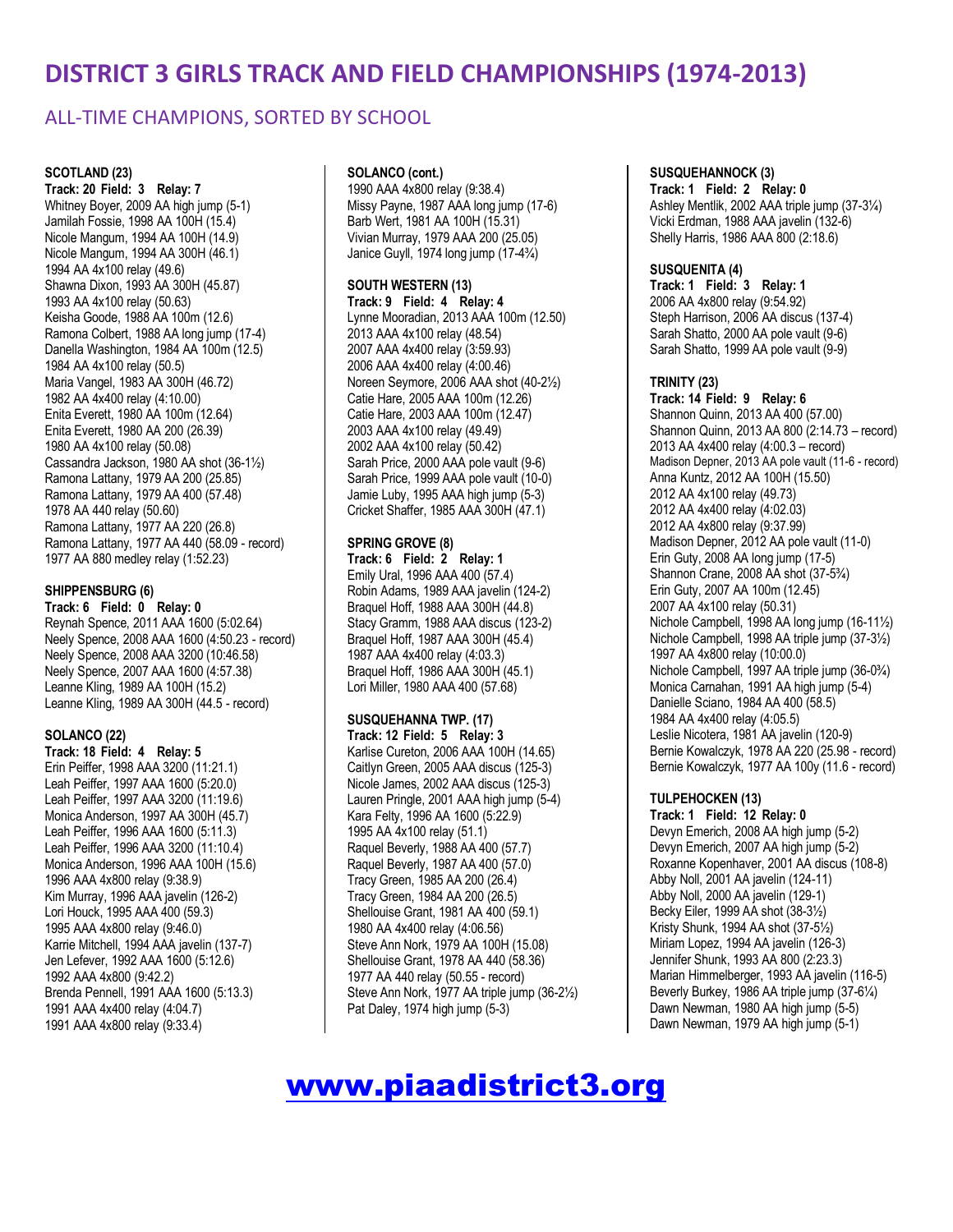### ALL-TIME CHAMPIONS, SORTED BY SCHOOL

#### **TWIN VALLEY (13)**

**Track: 6 Field: 7 Relay: 2** Julia Briggs, 1997 AA long jump (17-0¾) 1984 AA 4x800 relay (9:41.9) 1983 AA 4x800 relay (9:54.98) Monica Beard, 1979 AA 100m (12.35) Monica Beard, 1978 AA 100y (11.73) Kim Lichty, 1978 AA 110yH (15.07 - record) Sonya Sims, 1978 AA high jump (5-9 - record) Sonya Sims, 1978 AA LJ (17-11 ¾ - record) Kim Lichty, 1978 AA triple jump (35-3¼) Kim Lichty, 1977 AA 110yH (15.2) Sonya Sims, 1977 AA high jump (5-6) Sonya Sims, 1977 AA long jump (16-9¾) Sonya Sims, 1976 high jump (5-6)

#### **UPPER DAUPHIN (3)**

**Track: 2 Field: 1 Relay: 0** Angie Saterstad, 2001 AAA 3200 (10:54.82) Angie Saterstad, 2000 AAA 3200 (11:04.78) Kira Troutman, 2000 AAA javelin (126-9)

#### **WARWICK (10)**

**Track: 8 Field: 2 Relay: 5** 2010 AAA 4x800 relay (9:19.56) 2009 AAA 4x800 relay (9:23.39) 2008 AAA 4x800 relay (9:30.83) Ganne Way, 2003 AAA 800 (2:13.97) 2003 AAA 4x400 relay (4:03.38) Ganne Way, 2002 AAA 800 (2:13.26) 2002 AAA 4x400 relay (3:56.56) Courtney Boyack, 1999 AAA 300H (46.2) Carol Bronczyk, 1984 AAA high jump (5-2) Julie Welk, 1981 AAA triple jump (37-1)

#### **WAYNESBORO (1)**

**Track: 1 Field: 0 Relay: 0** Bonnie Zehler, 1976 80H (11.1 - record)

#### **WEST PERRY (7)**

**Track: 4 Field: 3 Relay: 0** Morgan Sheaffer, 2011 AAA 800 (2:18.36) Morgan Sheaffer, 2011 AAA javelin (134-2) Morgan Sheaffer, 2010 AAA 400 (56.97) Morgan Sheaffer, 2010 AAA 800 (2:16.63) Maryam Smith, 2009 AAA shot (38-5) Rachel Schatz, 2003 AAA javelin (127-7) Tawny Petrick, 1984 AA 300H (45.2)

#### **WEST YORK (8)**

**Track: 8 Field: 0 Relay: 1** Angie Bowie, 1989 AA 400 (58.7) Angie Bowie, 1987 AAA 100m (12.3) Angie Bowie, 1987 AAA 200 (25.9) Angie Bowie, 1987 AAA 400 (58.2) Angie Bowie, 1986 AA 100m (12.2) Angie Bowie, 1986 AA 200 (25.7) Angie Bowie, 1986 AA 400 (57.4) 1982 AA 4x100 relay (51.44)

#### **WILSON (12)**

**Track: 6 Field: 6 Relay: 2** Skylar Dantzler, 2013 AAA 200 (25.22) Skylar Dantzler, 2013 AAA 400 (56.97) Jessie Wallace, 2013 AAA discus (129-10) Gabrielle Poore, 2009 AAA 400 (57.25) Tory Toso, 2006 AAA pole valt (11-3) Tracie Henne, 2000 AAA shot (38-10¾) 1997 AAA 4x400 relay (4:04.6) 1994 AAA 4x400 relay (3:59.1) Julie Schaadt, 1994 AAA discus (122-1) Sue Gensler, 1985 AAA discus (119-1) Bridget Heck, 1985 AAA high jump (5-3) Andrea Sutton, 1982 AAA 3200 (11:20.03)

#### **WYOMISSING (28)**

**Track: 21 Field: 7 Relay: 8** Devi Jagadesan, 2013 AA 1600 (5:12.54) Devi Jagadesan, 2013 AA 3200 (11:15.30) Carly Shuttlesworth, 2013 AA long jump (17-5 ½) 2010 AA 4x800 relay (9:52.97) 2005 AA 4x100 relay (50.30) Claire Abribat, 2004 AA 300H (45.41) 2004 AA 4x400 relay (4:02.78) Claire Abribat, 2004 AA triple jump (36-5½) Debbie Huss, 2003 AA 800 (2:21.85) Debbie Huss, 2003 AA 1600 (5:08.88) Debbie Huss, 2003 AA 3200 (10:58.23 ) 2003 AA 4x800 relay (9:41.55) Debbie Huss, 2002 AA 1600 (5:14.81) Amy Huss, 2002 AA 3200 (11:10.26) Claire Abribat, 2002 AA 300H (47.60) 2002 AA 4x800 relay (9:56.61) Debbie Huss, 2001 AA 1600 (5:14.81) Amy Huss, 2001 AA 3200 (11:20.44) 2001 AA 4x800 relay (9:43.33) 1996 AA 4x400 relay (4:10.6) Melissa Moser, 1996 AA triple jump (36-2¾) Adrian Walker, 1995 AA 400 (59.0) Melissa Moser, 1995 AA long jump (17-2¾) Melissa Moser, 1995 AA triple jump (37-3) Denise Ulmer, 1990 AA 400 (58.5) Kirsten MacDonald, 1989 AA high jump (5-4)

#### **WYOMISSING (cont.)**

1988 AA 4x400 relay (4:03.6) Kathy Harding, 1988 AA javelin (145-2)

#### **YORK CATHOLIC (14)**

**Track: 12 Field: 2 Relay: 1** Taylor Falvey, 2011 AA 3200 (11:24.43) Meghan McGowan, 2009 AA 3200 (11:58.30) Sarah Bright, 1998 AA 3200 (11:16.8) Rebecca Arugunes, 1995 AA 100m (12.0) Rebecca Arugunes, 1995 AA 200 (25.8) Rebecca Arugunes, 1994 AA 100m (12.0) Rebecca Arugunes, 1994 AA 200 (25.2) Rebecca Arugunes, 1993 AA 100m (12.19) Rebecca Arugunes, 1993 AA 200 (25.4) Rebecca Arugunes, 1992 AA 100m (12.4) Patty Ferrer, 1988 AA 200 (26.4) 1988 AA 4x100 relay (49.7) Dana Boyle, 1981 AA discus (129-2) Dana Boyle, 1980 AA discus (123-9)

#### **YORK SUBURBAN (15)**

**Track: 10 Field: 5 Relay: 0** Lisa Nagorny, 2000 AA 800 (2:18.65) Lisa Nagorny, 2000 AA 1600 (5:13.84) Lisa Nagorny, 2000 AA 3200 (11:21.39) Lisa Nagorny, 1999 AA 800 (2:22.2) Lisa Nagorny, 1999 AA 1600 (5:11.7) Lisa Nagorny, 1998 AA 800 (2:19.0) Lisa Nagorny, 1998 AA 1600 (5:09.3) Brooke Davis, 1996 AA 100H (15.0) Brooke Davis, 1996 AA high jump (5-4) Kristen Renner, 1994 AAA 300H (44.7) Jenny Pichler, 1991 AA 300H (47.4) Monica Heinrich, 1982 AA discus (110-8) Yvonne Heinrich, 1980 AAA high jump (5-8) Yvonne Heinrich, 1979 AAA high jump (5-5) Yvonne Heinrich, 1978 AAA HJ (5-10 - record)

#### **YORK TECH (2)**

**Track: 0 Field: 2 Relay: 0** Renee Arey, 2008 AAA javelin (130-2) Eva Jansen, 2005 AAA long jump (18-1¾)

#### **YORK – WILLIAM PENN (6)**

**Track: 3 Field: 3 Relay: 0** Shona Sandlin, 1998 AAA 300H (45.2) Nichelle Dowling, 1998 AAA long jump (17-7½) Douglenia Smallwood, 1990 AAA LJ (18-6) Linda Nelson, 1982 AAA 100H (14.89) Lisa Bell, 1982 AAA long jump (16-9½) Monica Woodward, 1979 AAA 400 (57.67)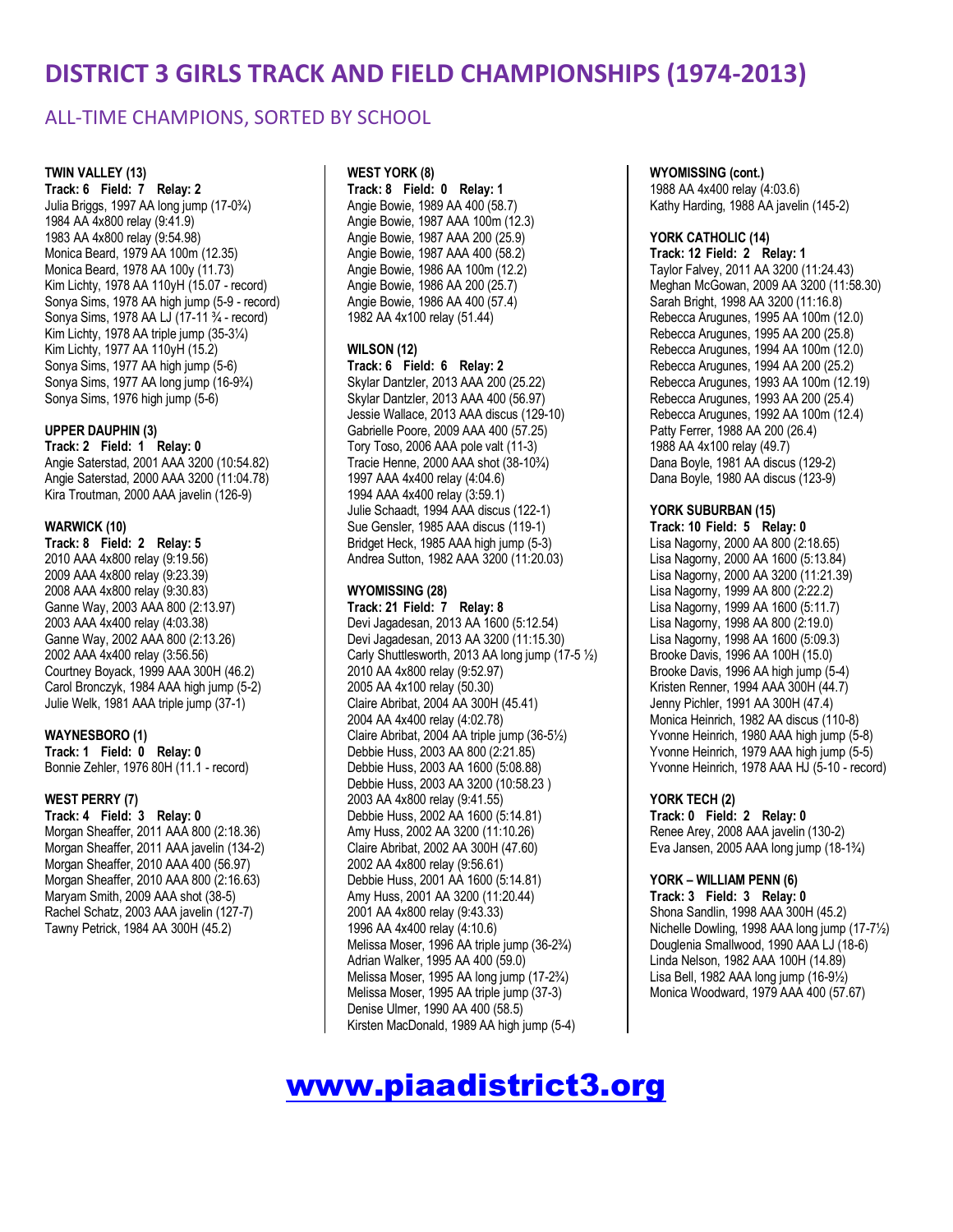## ALL-TIME CHAMPIONS, SORTED BY SCHOOL

|      | TOTAL INDIVIDUAL CHAMPIONSHIPS |     | <b>TOTAL INDIVIDUAL CHAMPIONSHIPS</b> |    | TOTAL INDIVIDUAL CHAMPIONSHIPS |
|------|--------------------------------|-----|---------------------------------------|----|--------------------------------|
| 106: | Milton Hershey                 | 14: | Delone Catholic                       | 4: | <b>Big Spring</b>              |
|      |                                |     | York Catholic                         |    | Conestoga Valley               |
| 65:  | Harrisburg                     |     |                                       |    | Elizabethtown                  |
|      |                                | 13: | Greencastle-Antrim                    |    | Fairfield                      |
| 40:  | Carlisle                       |     | Lampeter-Strasburg                    |    | James Buchanan                 |
|      |                                |     | South Western                         |    | Lancaster Mennonite            |
| 35:  | CD East                        |     | Tulpehocken                           |    | Susquenita                     |
|      |                                |     | <b>Twin Valley</b>                    |    |                                |
| 32:  | Chambersburg                   |     |                                       | 3: | <b>Berks Christian</b>         |
|      |                                | 12: | Cedar Cliff                           |    | Central Catholic               |
| 31:  | McCaskey, J.P.                 |     | Dover                                 |    | Conrad Weiser                  |
|      | Reading                        |     | Hershey                               |    | Hamburg                        |
| 29:  |                                |     | Oley Valley<br>Wilson                 |    | Lebanon                        |
|      | Hempfield                      |     |                                       |    | Susquehannock                  |
| 28:  |                                | 10: | Biglerville                           |    | Upper Dauphin                  |
|      | Wyomissing                     |     | Dallastown                            | 2: | Boyertown                      |
| 27:  | <b>Boiling Springs</b>         |     | Red Land                              |    | Columbia                       |
|      |                                |     | Warwick                               |    | Daniel Boone                   |
| 26:  | Camp Hill                      |     |                                       |    | Exeter                         |
|      |                                | 9:  | Central Dauphin                       |    | Gettysburg                     |
| 24:  | East Juniata                   |     | Ephrata                               |    | Kennard-Dale                   |
|      | Garden Spot                    |     | Holy Name                             |    | York Tech                      |
|      | Governor Mifflin               |     | Lower Dauphin                         |    |                                |
|      |                                |     | Manheim Central                       | 1: | Harrisburg Christian           |
| 23:  | Scotland                       |     | Mechanicsburg                         |    | Lititz Christian               |
|      |                                |     | Middletown                            |    | Waynesboro                     |
| 22:  | Solanco                        |     |                                       |    |                                |
|      | Trinity                        | 8:  | <b>Central York</b>                   |    |                                |
|      |                                |     | East Pennsboro                        |    |                                |
| 20:  | Annville-Cleona                |     | Fleetwood                             |    |                                |
|      | Eastern York                   |     | Northern York                         |    |                                |
|      |                                |     | Spring Grove                          |    |                                |
| 19:  | <b>Cumberland Valley</b>       |     | West York                             |    |                                |
|      | Greenwood                      |     |                                       |    |                                |
|      | Penn Manor                     | 7:  | Cedar Crest                           |    |                                |
|      |                                |     | Cocalico<br>New Oxford                |    |                                |
| 18:  | Kutztown                       |     |                                       |    |                                |
|      | Manheim Twp.<br>Palmyra        |     | Northern Lebanon                      |    |                                |
|      | Red Lion                       |     | <b>West Perry</b>                     |    |                                |
|      |                                | 6:  | Elco                                  |    |                                |
| 17:  | Donegal                        |     | Muhlenberg                            |    |                                |
|      | Schuylkill Valley              |     | Shippensburg                          |    |                                |
|      | Susquehanna Twp.               |     | William Penn (York)                   |    |                                |
|      |                                |     |                                       |    |                                |
| 16:  | <b>Bermudian Springs</b>       | 5:  | Hanover                               |    |                                |
|      | <b>Bishop McDevitt</b>         |     | Littlestown                           |    |                                |
|      | Lancaster Catholic             |     | Millersburg                           |    |                                |
|      |                                |     |                                       |    |                                |
| 15:  | York Suburban                  |     |                                       |    |                                |
|      |                                |     |                                       |    |                                |
|      |                                |     |                                       |    |                                |
|      |                                |     |                                       |    |                                |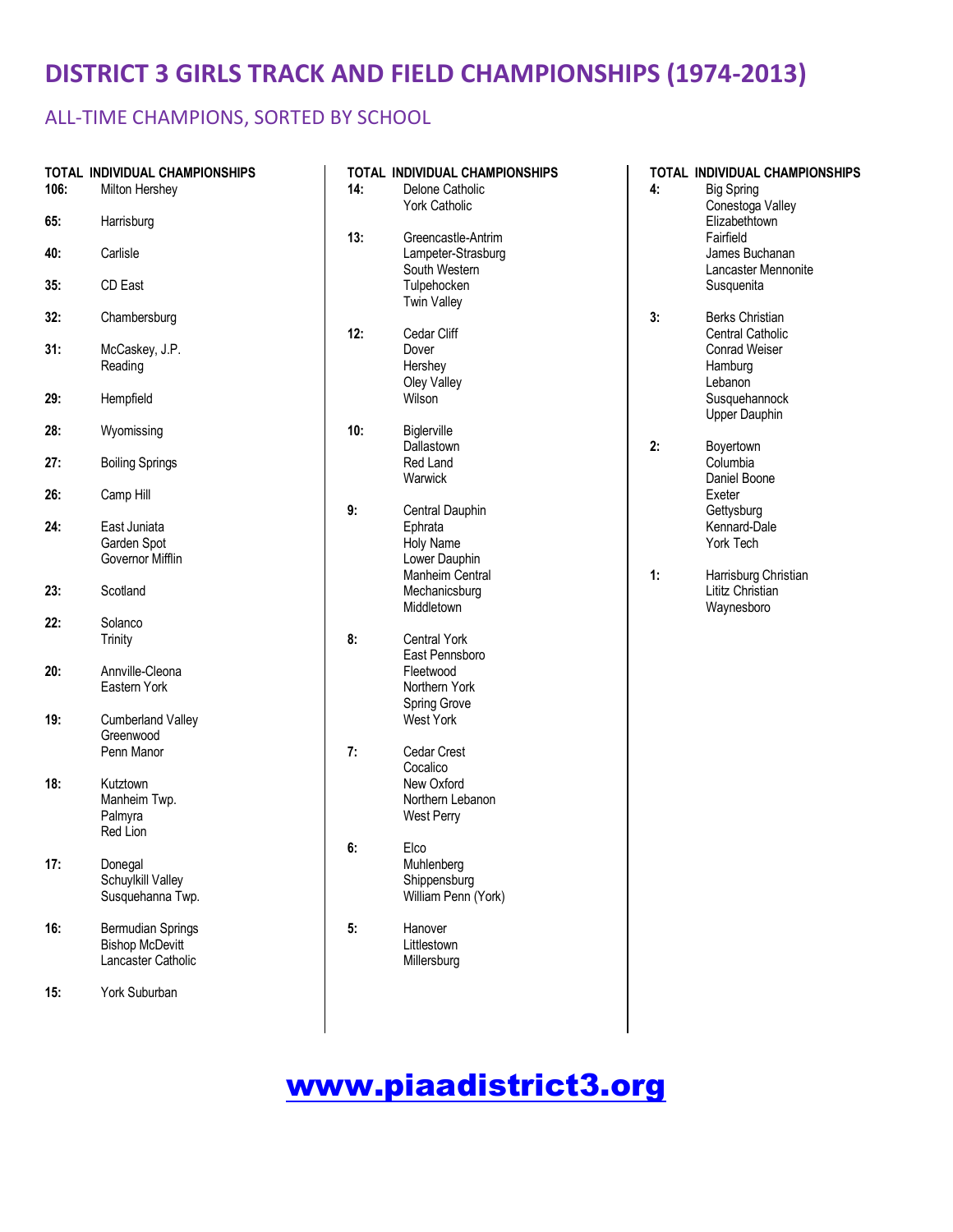## ALL-TIME CHAMPIONS, SORTED BY SCHOOL

| 86: | TOTAL TRACK EVENT CHAMPIONS<br>Milton Hershey                      |
|-----|--------------------------------------------------------------------|
| 55: | Harrisburg                                                         |
| 28: | Carlisle                                                           |
| 27: | CD East                                                            |
| 25: | <b>Boiling Springs</b>                                             |
| 22: | Reading                                                            |
| 21: | Wyomissing                                                         |
| 20: | Camp Hill<br>J.P. McCaskey<br>Scotland                             |
| 18: | Solanco                                                            |
| 17: | Chambersburg<br>Eastern York                                       |
| 16: | Kutztown                                                           |
| 15: | <b>Cumberland Valley</b><br>Governor Mifflin<br>Penn Manor         |
| 14: | Hempfield<br>Manheim Twp.<br>Trinity                               |
| 12: | <b>Bishop McDevitt</b><br>Susquehanna Twp.<br><b>York Catholic</b> |
| 11: | Lancaster Catholic<br>Schuylkill Valley                            |
| 10: | Cedar Cliff<br>Dover<br>York Suburban                              |
| 9:  | Delone Catholic<br>Garden Spot<br>South Western                    |

| 8: | TOTAL TRACK EVENT CHAMPIONS<br>Annville-Cleona<br><b>Holy Name</b><br>Lampeter-Strasburg<br>Lower Dauphin<br>Warwick<br><b>West York</b>                        |
|----|-----------------------------------------------------------------------------------------------------------------------------------------------------------------|
| 7: | Hershey<br>Northern Lebanon<br>Red Lion                                                                                                                         |
| 6: | Elco<br>Greencastle-Antrim<br>Oley Valley<br>Palmyra<br>Shippensburg<br><b>Spring Grove</b><br><b>Twin Valley</b><br>Wilson                                     |
| 5: | <b>Cedar Crest</b><br>East Pennsboro<br>Manheim Central<br>Mechanicsburg                                                                                        |
| 4: | Biglerville<br><b>Big Spring</b><br><b>Central York</b><br>Dallastown<br>Donegal<br>Lancaster Mennonite<br>Middletown<br>Muhlenberg<br>New Oxford<br>West Perry |
| 3. | <b>Berks Christian</b><br>Cocalico<br>Conestoga Valley<br>Ephrata<br>Hamburg<br>Lebanon<br>Northern<br>Red Land<br>York (William Penn)                          |

| 2: | Boyertown<br>Central Catholic<br>Elizabethtown<br>Exeter<br>Greenwood<br>Hanover<br>James Buchanan<br>Upper Dauphin                                                                    |
|----|----------------------------------------------------------------------------------------------------------------------------------------------------------------------------------------|
| 1: | Bermudian Springs<br>Central Dauphin<br>Columbia<br><b>Conrad Weiser</b><br>Daniel Boone<br>Fairfield<br>Lititz Christian<br>Millersburg<br>Susquehannock<br>Susquenita<br>Tulpehocken |

Waynesboro

**TOTAL TRACK EVENT CHAMPIONS**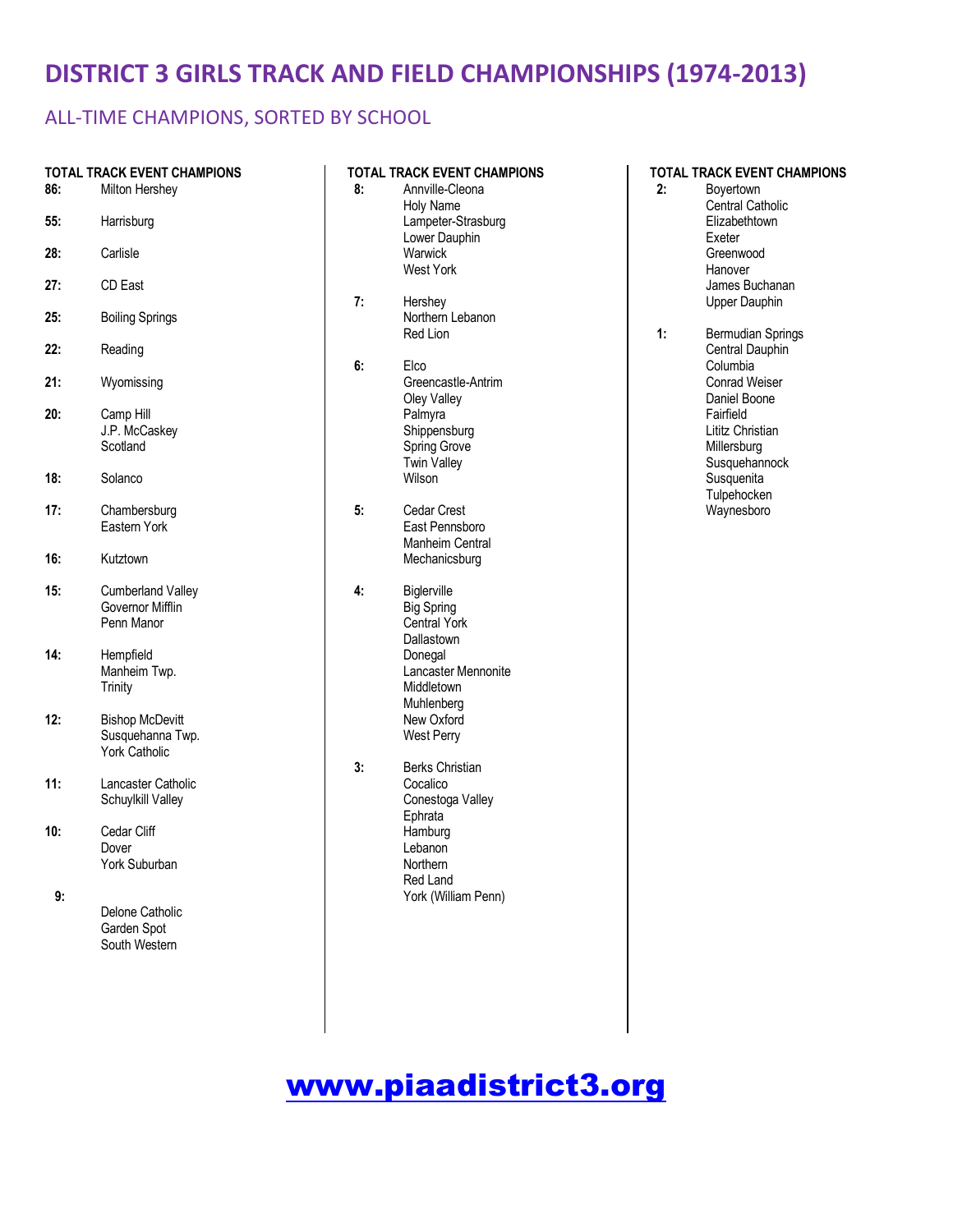### ALL-TIME CHAMPIONS, SORTED BY SCHOOL

| 24: | <b>TOTAL FIELD EVENT CHAMPIONS</b><br>East Juniata                                                                                         | 4: | <b>TOTAL FIELD EVENT CHAMPIONS</b><br><b>Bishop McDevitt</b>                                            |
|-----|--------------------------------------------------------------------------------------------------------------------------------------------|----|---------------------------------------------------------------------------------------------------------|
| 20: | Milton Hershey                                                                                                                             |    | <b>Central York</b><br>Cocalico                                                                         |
| 16: | Greenwood                                                                                                                                  |    | <b>Cumberland Valley</b><br>Manheim Central<br>Manheim Twp.                                             |
| 15: | Bermudian Springs<br>Chambersburg<br>Hempfield                                                                                             |    | Mechanicsburg<br>Millersburg<br>Penn Manor<br>Solanco                                                   |
| 13: | Donegal                                                                                                                                    |    | South Western                                                                                           |
| 12: | Annville-Cleona<br>Carlisle<br>Palmyra<br>Tulpehocken                                                                                      | 3: | Eastern York<br>East Pennsboro<br>Hanover<br>New Oxford<br>Scotland                                     |
| 11: | J.P. McCaskey<br>Red Lion                                                                                                                  |    | Susquenita<br>West Perry<br>York (William Penn)                                                         |
| 10: | Harrisburg                                                                                                                                 | 2: | <b>Boiling Springs</b>                                                                                  |
| 9:  | Governor Mifflin<br>Reading                                                                                                                |    | Cedar Cliff<br>Cedar Crest<br><b>Conrad Weiser</b>                                                      |
| 8:  | CD East<br>Central Dauphin<br>Fleetwood<br>Trinity                                                                                         |    | Dover<br>Elizabethtown<br>Fairfield<br>Gettysburg<br>James Buchanan                                     |
| 7:  | Garden Spot<br>Greencastle-Antrim<br>Red Land<br><b>Twin Valley</b><br>Wyomissing                                                          |    | Kennard-Dale<br>Kutztown<br>Littlestown<br>Muhlenberg<br>Spring Grove<br>Susquehannock                  |
| 6:  | Biglerville<br>Camp Hill<br>Dallastown<br>Ephrata<br>Oley Valley<br>Schuylkill Valley<br>Wilson                                            | 1: | Warwick<br><b>York Catholic</b><br>York Tech<br><b>Central Catholic</b><br>Columbia<br>Conestoga Valley |
| 5:  | Delone Catholic<br>Hershey<br>Lampeter-Strasburg<br>Lancaster Catholic<br>Middletown<br>Northern York<br>Susquehanna Twp.<br>York Suburban |    | Daniel Boone<br>Holy Name<br>Lower Dauphin<br>Upper Dauphin                                             |

**TOTAL RELAY CHAMPIONS**<br>**37:** Milton Hershey **37:** Milton Hershey